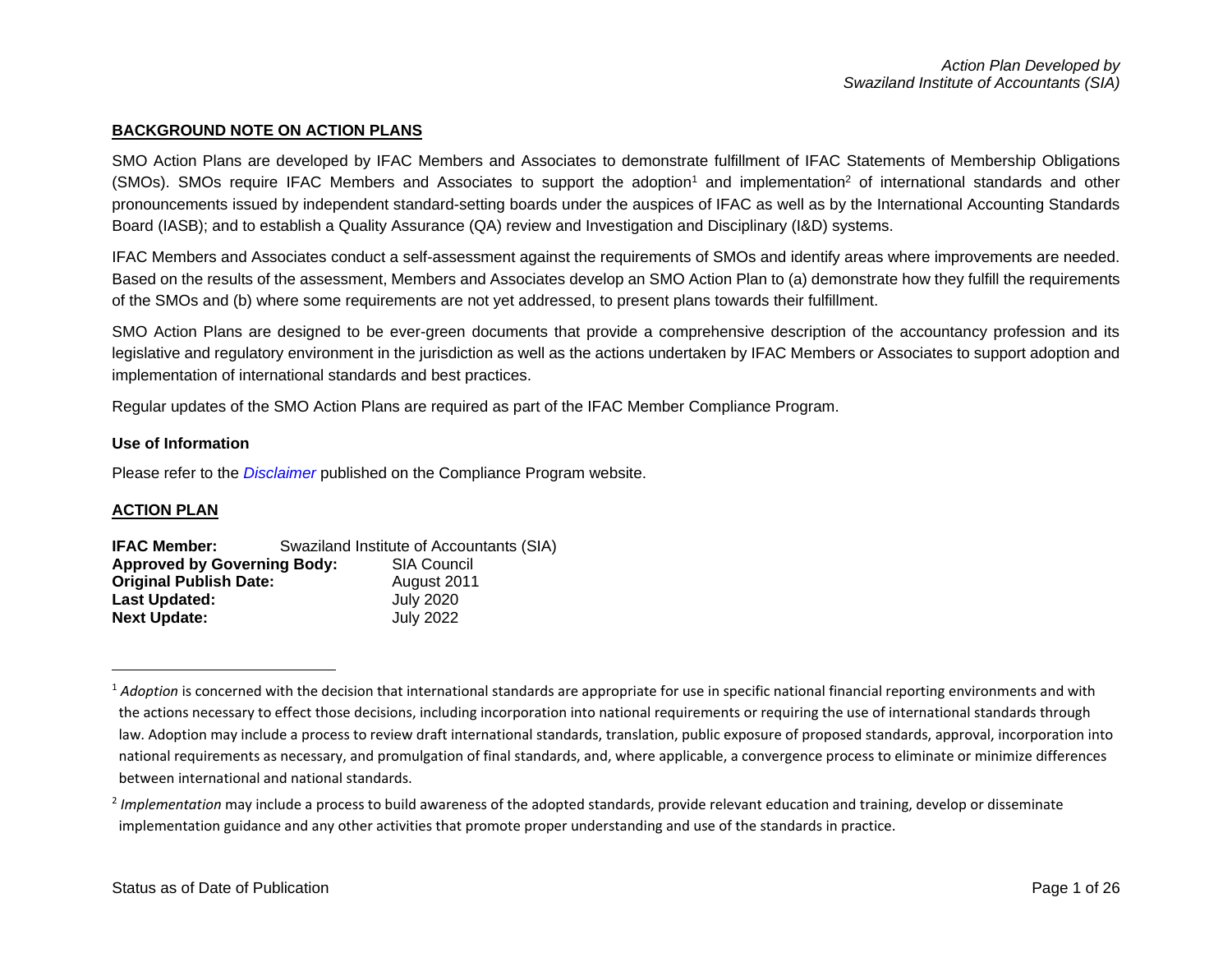# **GLOSSARY:**

| <b>ACCA</b>   | <b>Association Certified Chartered Accountants</b>          |
|---------------|-------------------------------------------------------------|
| <b>CEO</b>    | <b>Chief Executive Officer</b>                              |
| <b>CPD</b>    | <b>Continuing Professional Development</b>                  |
| <b>ECSAFA</b> | East Central and Southern African Federation of Accountants |
| <b>IAS</b>    | International Accounting Standards                          |
| <b>IAASB</b>  | International Auditing and Assurance Standards Board        |
| <b>IAESB</b>  | International Accounting Education Standards Board          |
| <b>IASB</b>   | International Accounting Standards Board                    |
| <b>IES</b>    | International Education Standards                           |
| <b>IFRS</b>   | <b>International Financial Reporting Standards</b>          |
| <b>IPSAS</b>  | International Public Sector Accounting Standards            |
| <b>IPSASB</b> | International Public Sector Accounting Standards Board      |
| <b>ISA</b>    | International Standards on Auditing                         |
| <b>SIA</b>    | Swaziland Institute of Accountants                          |
| <b>SMO</b>    | <b>Statement of Members Obligations</b>                     |
| <b>CFTC</b>   | Commonwealth Fund For Technical Cooperation.                |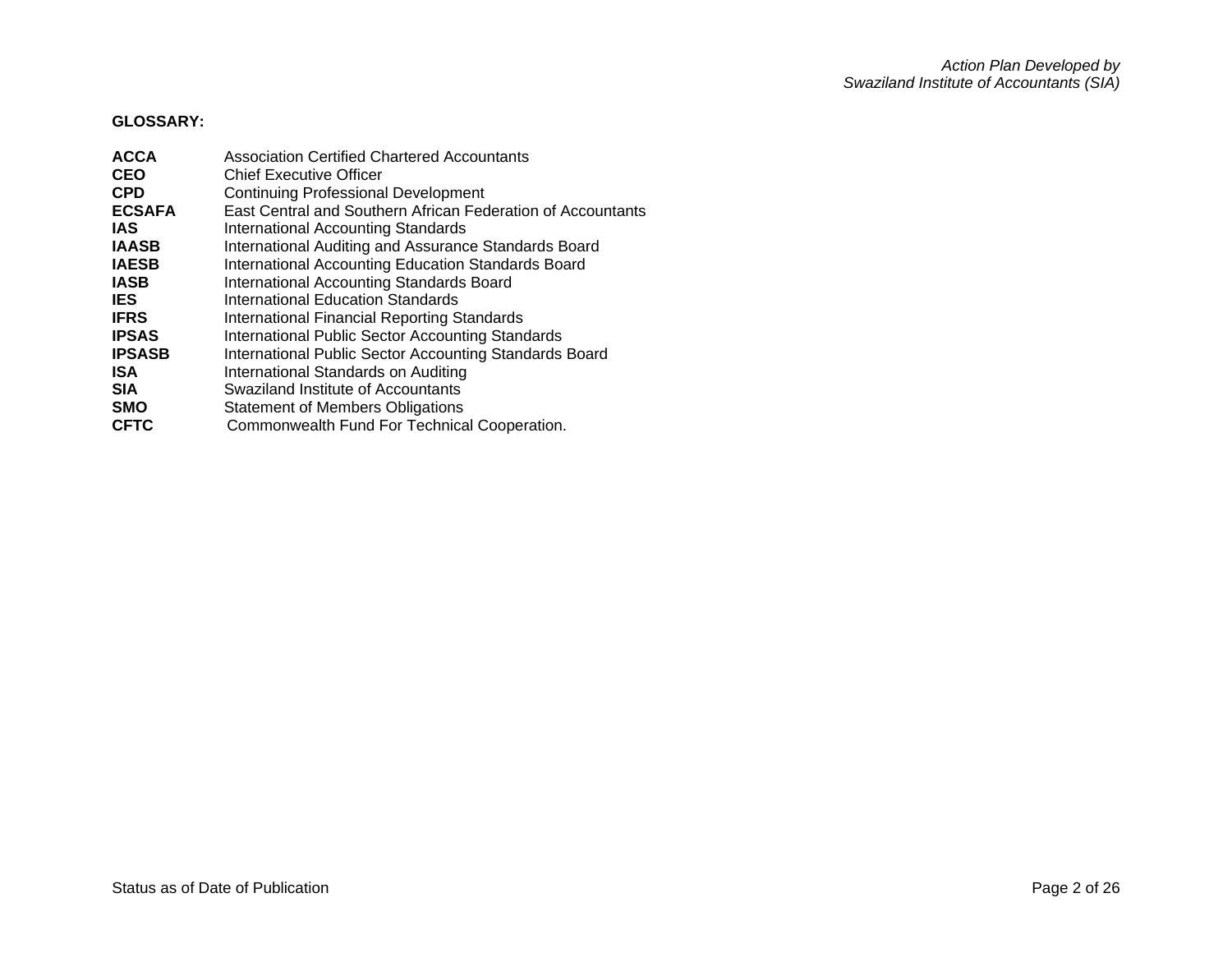## *General Background*

In November 2011, the World Bank undertook the Reports on the observance of Standards and Codes – Accounting and Auditing (ROSC) at the request of the Government of the Kingdom of Swaziland. The review was conducted during the period January to June 2012. They visited and interviewed a number of stakeholders in the country.

The findings and recommendations of this review are intended to strengthen the auditing and accounting profession in the country. Improved practices in this profession will lead to issuance of quality financial information that will lead to investor confidence. In May 2012 SIA embarked on an organizational strategy as a recommendation of the World Bank review. The ROSC report and a strategy for SIA have been finalized and are to be launched by the Hon. Prime Minister November 29<sup>th</sup>, 2012. The ROSC report and the strategy was launched by the Prime Minister in November 29<sup>th</sup>, 2012. An action Plan is attached.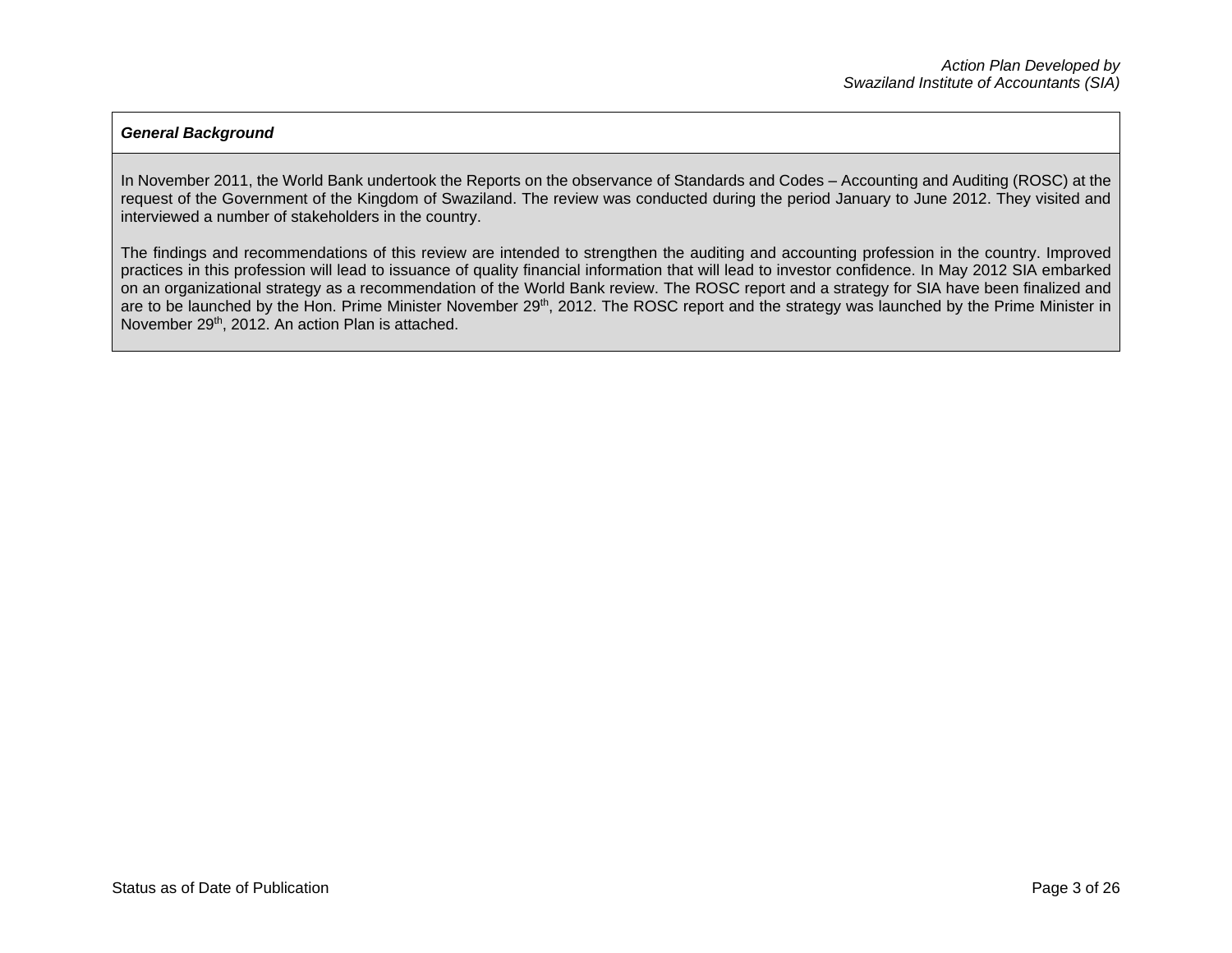## **Action Plan Subject:** SMO 1–Quality Assurance **Action Plan Objective:** Develop SIA's Quality Assurance Review System in Line with SMO 1 Requirements

|    | Background:                                                                                                                                                                                                                                                                                                                                                                                                               |                                                                                                                                                                                                                                                                                                                                                                                         |                  |                    |                                                                                                                                                                            |  |  |
|----|---------------------------------------------------------------------------------------------------------------------------------------------------------------------------------------------------------------------------------------------------------------------------------------------------------------------------------------------------------------------------------------------------------------------------|-----------------------------------------------------------------------------------------------------------------------------------------------------------------------------------------------------------------------------------------------------------------------------------------------------------------------------------------------------------------------------------------|------------------|--------------------|----------------------------------------------------------------------------------------------------------------------------------------------------------------------------|--|--|
|    | A Quality assurance (QA) review system was put in place in cooperation with the Eastern Central and Southern African Federation of Accountants<br>(ECSAFA) and Association Certified Chartered Accountants (ACCA). ACCA has become responsible for performing the quality reviews on behalf of SIA.<br>Amendments to the Accountants Act (Act no 18 of 2011) make it compulsory for audit firms to undergo audit reviews. |                                                                                                                                                                                                                                                                                                                                                                                         |                  |                    |                                                                                                                                                                            |  |  |
|    |                                                                                                                                                                                                                                                                                                                                                                                                                           | All audit firms and their partners have undergone audit quality reviews by Senior ACCA Reviewers - these reviews being conducted in compliance with<br>SMO 1. Follow up reviews were conducted with last one in March 2015.                                                                                                                                                             |                  |                    |                                                                                                                                                                            |  |  |
|    |                                                                                                                                                                                                                                                                                                                                                                                                                           | The arrangement with the ACCA was in place until December 2015. The scope of the AQA review program was:                                                                                                                                                                                                                                                                                |                  |                    |                                                                                                                                                                            |  |  |
|    | once in a review cycle.                                                                                                                                                                                                                                                                                                                                                                                                   | All attest Registered Auditors (audit firms) are subject to engagement reviews where a sample of attest engagements files are reviewed at least once<br>in a review cycle. The review cycle is normally three (3) years.<br>All audit firms involved in the audit of listed companies (including audits of subsidiaries/associates/joint ventures) are subject to firm reviews at least |                  |                    |                                                                                                                                                                            |  |  |
|    |                                                                                                                                                                                                                                                                                                                                                                                                                           | The contract was not renewed and as of November 2016, SIA is in discussions with other QA service providers with the assistance of PAFA.                                                                                                                                                                                                                                                |                  |                    |                                                                                                                                                                            |  |  |
|    |                                                                                                                                                                                                                                                                                                                                                                                                                           | SIA are in discussion with ZICA for them to conduct audit practice reviews and expect the reviews will commence in June 2020.                                                                                                                                                                                                                                                           |                  |                    |                                                                                                                                                                            |  |  |
|    |                                                                                                                                                                                                                                                                                                                                                                                                                           | SIA is a member of the Technical task team on AML.                                                                                                                                                                                                                                                                                                                                      |                  |                    |                                                                                                                                                                            |  |  |
|    |                                                                                                                                                                                                                                                                                                                                                                                                                           | SIA members are involved in providing tax services                                                                                                                                                                                                                                                                                                                                      |                  |                    |                                                                                                                                                                            |  |  |
|    |                                                                                                                                                                                                                                                                                                                                                                                                                           | SIA visits schools and colleges to create awareness about the profession.                                                                                                                                                                                                                                                                                                               |                  |                    |                                                                                                                                                                            |  |  |
|    | Implement ACCA QA System                                                                                                                                                                                                                                                                                                                                                                                                  |                                                                                                                                                                                                                                                                                                                                                                                         |                  |                    |                                                                                                                                                                            |  |  |
| 1. | February<br>2009                                                                                                                                                                                                                                                                                                                                                                                                          | Signed agreement with ACCA-UK so they can start to monitor all<br>members that are in public practice to ensure that they comply with<br>SMO <sub>s</sub> .<br>QA review system was carried out by ACCA until December 2015.                                                                                                                                                            | December<br>2015 | <b>SIA Council</b> | <b>Executive Director and</b><br>Council, Increase<br>members fees for the<br>year 2014 to cover the<br>cost of the reviews.<br>Follow up on possible<br>external funding. |  |  |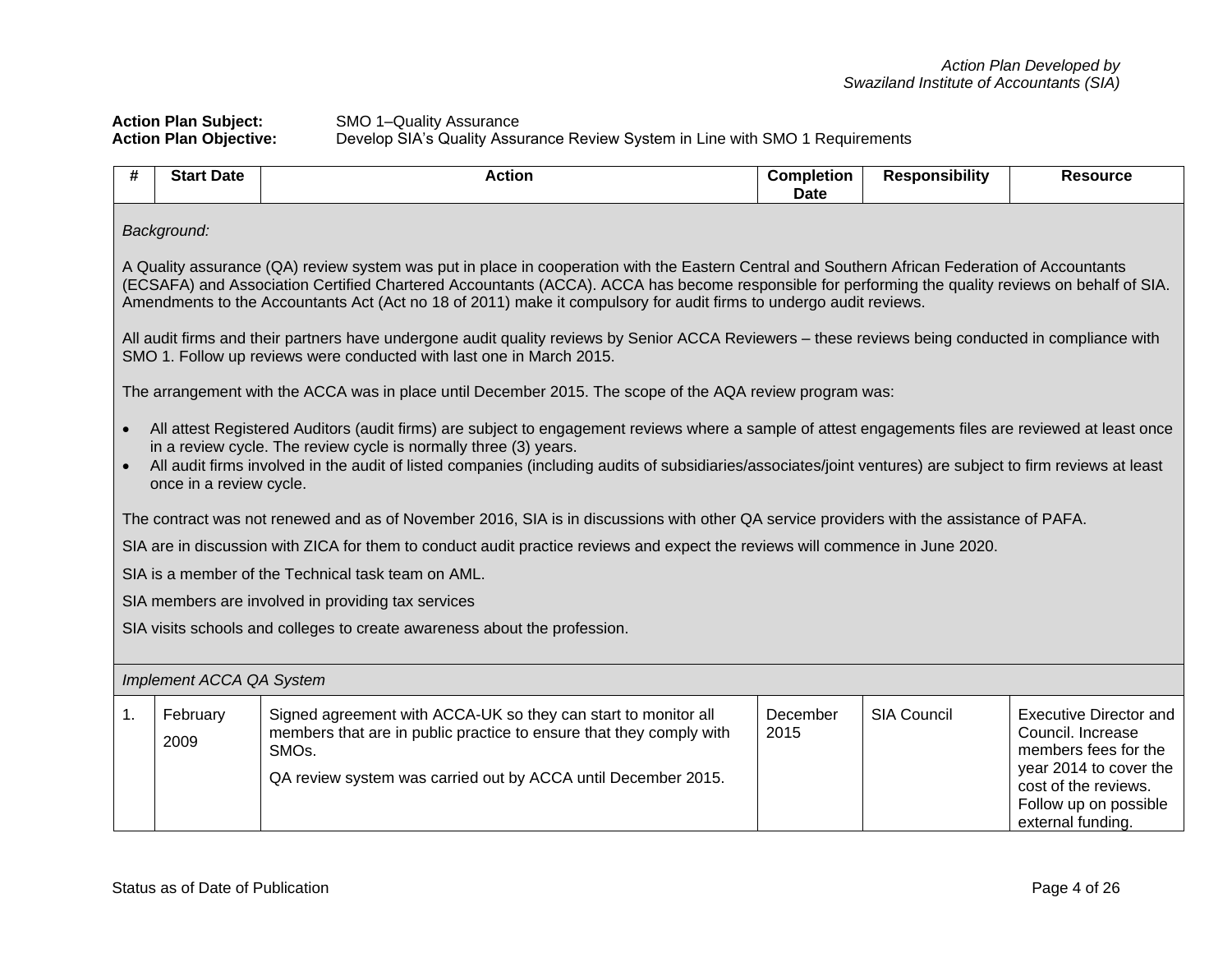| #  | <b>Start Date</b> | <b>Action</b><br><b>Completion</b>                                                                                                                                         |                               | <b>Responsibility</b>                     | <b>Resource</b>                                      |
|----|-------------------|----------------------------------------------------------------------------------------------------------------------------------------------------------------------------|-------------------------------|-------------------------------------------|------------------------------------------------------|
|    |                   |                                                                                                                                                                            |                               |                                           | Members fees have<br>been increased for<br>2015/2016 |
| 2. | September<br>2008 | As done since September 2008, continue to assist members in public<br>practice with training and provision of technical resources in<br>preparation for the audit reviews. | <b>June 2012</b><br>Ongoing   | Chairman and<br><b>Executive Director</b> | SAICA.                                               |
|    |                   | ACCA conducted IFRS updates on 10 <sup>th</sup> November 2008.                                                                                                             |                               |                                           |                                                      |
|    |                   | Probeta Accountancy Development conducted an audit file review<br>workshop on the 30 <sup>th</sup> September, 2008                                                         |                               |                                           |                                                      |
|    |                   | Action planned for the next 12 months in continued support of this<br>include:                                                                                             |                               |                                           |                                                      |
|    |                   | Duties and Liabilities of Directors conducted 19.9.12<br>$\bullet$                                                                                                         |                               |                                           |                                                      |
|    |                   | <b>IFRS for SMEs</b><br>$\bullet$                                                                                                                                          |                               |                                           |                                                      |
|    |                   | IAS update<br>$\bullet$                                                                                                                                                    |                               |                                           |                                                      |
|    |                   | Annual Accounting Updates 23/04.2013<br>$\bullet$                                                                                                                          |                               |                                           |                                                      |
|    |                   | Governance Beyond Boards 29/08/2013<br>$\bullet$                                                                                                                           |                               |                                           |                                                      |
|    |                   | Audit Quality Review Requirements by ACCA on 27/2/14<br>$\bullet$                                                                                                          |                               |                                           |                                                      |
|    |                   | Annually SIA conducts the following:<br>$\bullet$                                                                                                                          |                               |                                           |                                                      |
|    |                   | IAS update<br>٠                                                                                                                                                            |                               |                                           |                                                      |
|    |                   | IFRS update<br>$\bullet$                                                                                                                                                   |                               |                                           |                                                      |
| 3. | <b>July 2009</b>  | Agree a program of visits by ACCA to Member Firms.                                                                                                                         | <b>July 2009</b>              | Chairman and                              | <b>SIA Staff</b>                                     |
|    |                   | Process and provide a copy of the Pre-visit Questionnaire.                                                                                                                 | Completed                     | <b>Executive Director</b>                 | <b>ACCA</b>                                          |
|    |                   |                                                                                                                                                                            | Ongoing                       |                                           |                                                      |
| 4. | August 2009       | Commencement of first round of audit practice reviews in Swaziland.<br>In total, 11 audit firms were reviewed and completed by November<br>2010.                           | November<br>2012<br>Completed | <b>SIA Council</b>                        | <b>ACCA</b>                                          |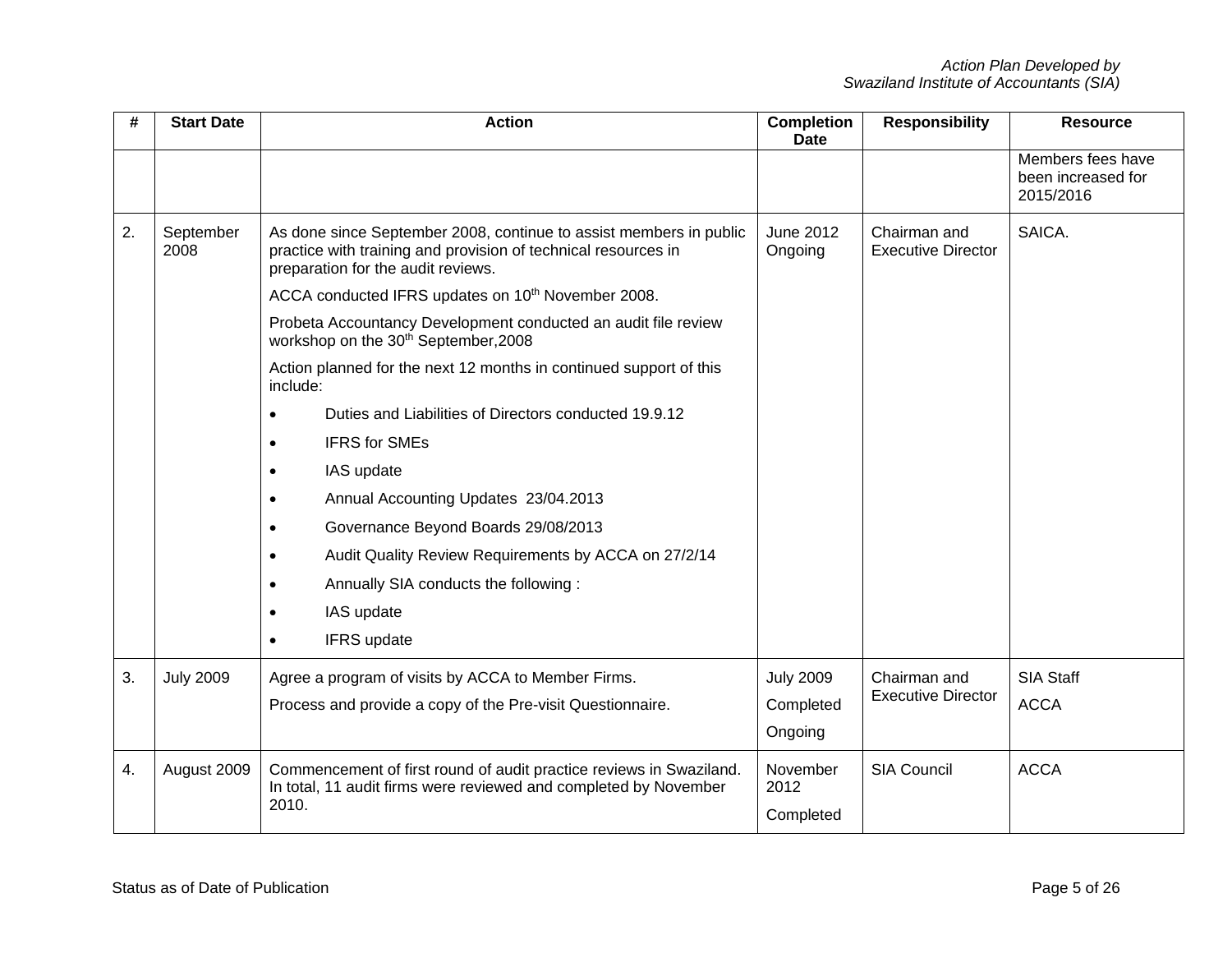| #  | <b>Start Date</b>                      | <b>Action</b><br><b>Completion</b>                                                                                                                     |                             | <b>Responsibility</b> | <b>Resource</b>                       |  |  |
|----|----------------------------------------|--------------------------------------------------------------------------------------------------------------------------------------------------------|-----------------------------|-----------------------|---------------------------------------|--|--|
|    |                                        | The second round review of all the 11 audit firms is due to be<br>completed in Nov, 2012.                                                              | Ongoing                     |                       |                                       |  |  |
| 5. | Ongoing                                | Performance of follow-up audit practice reviews in Swaziland.<br>Members are informed of identified deficiencies and asked to submit<br>an action plan | November<br>2012<br>Ongoing | <b>SIA Council</b>    | <b>ACCA</b>                           |  |  |
| 6. | <b>March 2009</b>                      | In April 2009, the SIA finalized amendments to the Accountant's Act<br>to include mandatory quality reviews for all audit firms.                       | Completed                   | <b>SIA Council</b>    | SIA staff<br>Cabinet<br>Parliament    |  |  |
|    | <b>Maintaining Ongoing Processes</b>   |                                                                                                                                                        |                             |                       |                                       |  |  |
| 7. | <b>June 2011</b>                       | Consider future review of the QA system and possibly transfer of the<br>responsibilities to SIA after building necessary capacities.                   | To be<br>determined         | SIA CEO               | Ongoing                               |  |  |
|    | Review of SIA's Compliance Information |                                                                                                                                                        |                             |                       |                                       |  |  |
| 8. | Annually                               | There is a need to review the SMO 1 information and review SIA's<br>responses and update sections relevant to SMO 1 as necessary.                      | Annually                    | SIA CEO               | ACCA/ECSAFA<br><b>Monitoring Team</b> |  |  |

# **Main Requirements of SMO 1**

| <b>Requirements</b>                                                                                     | Y           | N | <b>Partially</b> | <b>Comments</b> |
|---------------------------------------------------------------------------------------------------------|-------------|---|------------------|-----------------|
| Scope of the system                                                                                     | $\check{ }$ |   |                  |                 |
| At a minimum, mandatory QA reviews are<br>-1.<br>required for all audits of<br>financial<br>statements. |             |   |                  |                 |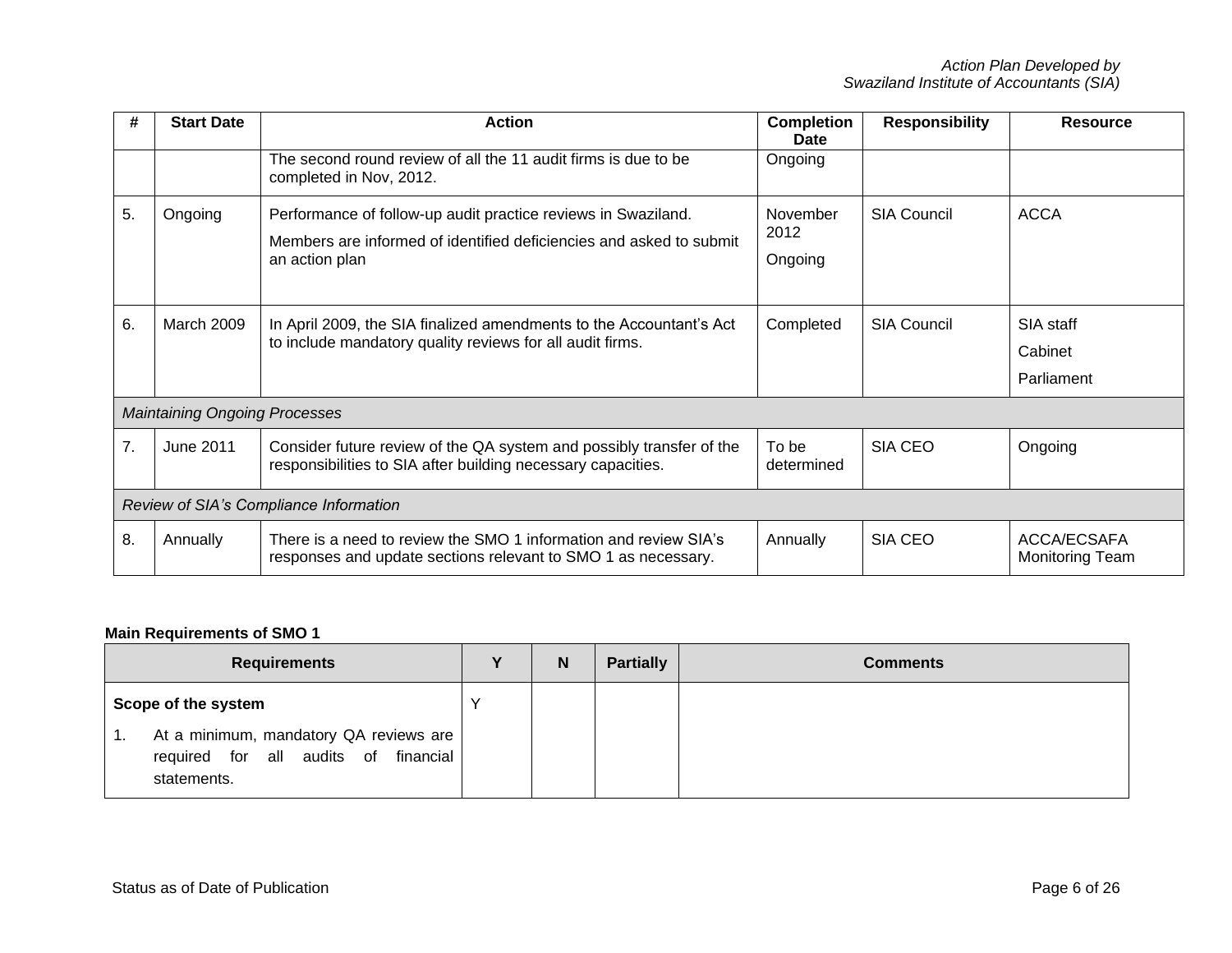|                       | <b>Requirements</b>                                                                                                                                                                  | Y | <b>N</b> | <b>Partially</b> | <b>Comments</b> |
|-----------------------|--------------------------------------------------------------------------------------------------------------------------------------------------------------------------------------|---|----------|------------------|-----------------|
|                       | Quality Control Standards and Other Quality<br><b>Control Guidance</b>                                                                                                               | Y |          |                  |                 |
| 2.                    | Firms are required to implement a system of<br>quality control in accordance with the quality<br>control standards.                                                                  |   |          |                  |                 |
| 3.                    | Most up to date versions of ISQC 1 and<br>other relevant ISAs are adopted as the<br>quality control standards.                                                                       | Y |          |                  |                 |
| 4.                    | Member<br><b>Body</b><br>in<br>assists<br>firms<br>understanding the objectives of quality<br>control and in implementing and maintaining<br>appropriate systems of quality control. | Y |          |                  |                 |
|                       | <b>Review cycle</b>                                                                                                                                                                  | Y |          |                  |                 |
| 5.                    | A cycle-based, risk-based, or a mixed<br>approach for selecting firms for QA review is<br>used.                                                                                      |   |          |                  |                 |
| 6.                    | For cycle-based approach, quality control<br>reviews are required to take place at least<br>every six years (and every three years for<br>audits of public interest entities).       | Y |          |                  |                 |
| <b>QA Review Team</b> |                                                                                                                                                                                      | Y |          |                  |                 |
| 7.                    | Independence of the QA Team is assessed<br>and documented.                                                                                                                           |   |          |                  |                 |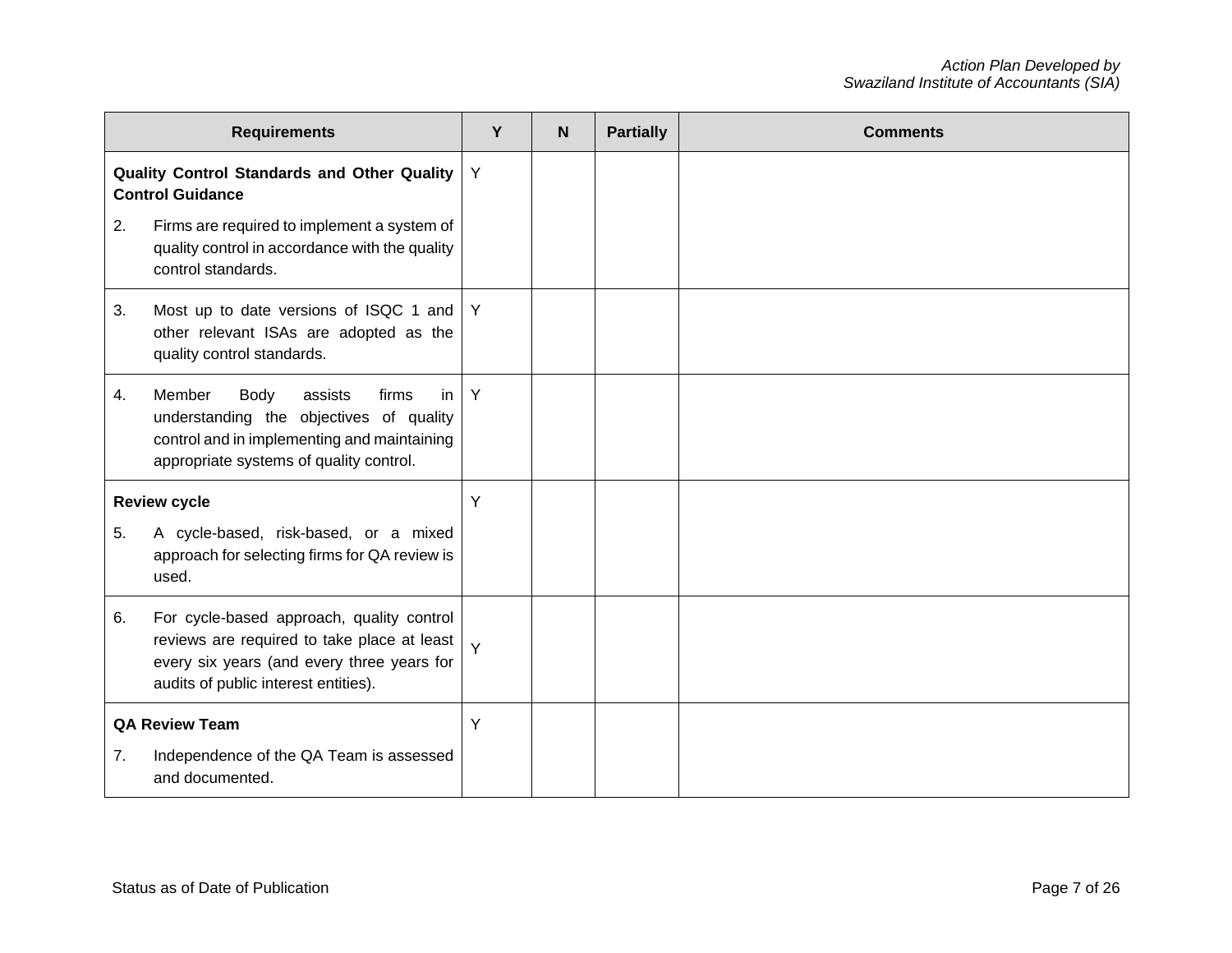|                                                       | <b>Requirements</b>                                                                                                                                           | Y | $\mathbf N$ | <b>Partially</b> | <b>Comments</b> |
|-------------------------------------------------------|---------------------------------------------------------------------------------------------------------------------------------------------------------------|---|-------------|------------------|-----------------|
| 8.                                                    | QA Team possesses appropriate levels of<br>expertise.                                                                                                         | Y |             |                  |                 |
|                                                       | <b>Reporting</b>                                                                                                                                              | Y |             |                  |                 |
| 9.                                                    | Documentation of evidence supporting the<br>quality control review report is required.                                                                        |   |             |                  |                 |
| 10.                                                   | A written report is issued upon conclusion of<br>the QA review and provided to the<br>firm/partner reviewed.                                                  | Y |             |                  |                 |
|                                                       | <b>Corrective and disciplinary actions</b>                                                                                                                    |   |             |                  |                 |
| 11.                                                   | Reviewed firms/partners are required to<br>adjustments<br>to<br>timely<br>make<br>meet<br>recommendations from the review report.                             |   |             |                  |                 |
| 12.                                                   | QA review system is linked to the<br>Investigation and Discipline system.                                                                                     | Y |             |                  |                 |
|                                                       | <b>Consideration of Public Oversight</b>                                                                                                                      | Y |             |                  |                 |
| 13.                                                   | The body responsible for QA reviews<br>cooperates with its oversight body and<br>shares information on the functioning of the<br>QA review system, as needed. |   |             |                  |                 |
| Regular review of implementation and<br>effectiveness |                                                                                                                                                               | Y |             |                  |                 |
| 14.                                                   | Regular reviews of implementation and<br>effectiveness of the system are performed.                                                                           |   |             |                  |                 |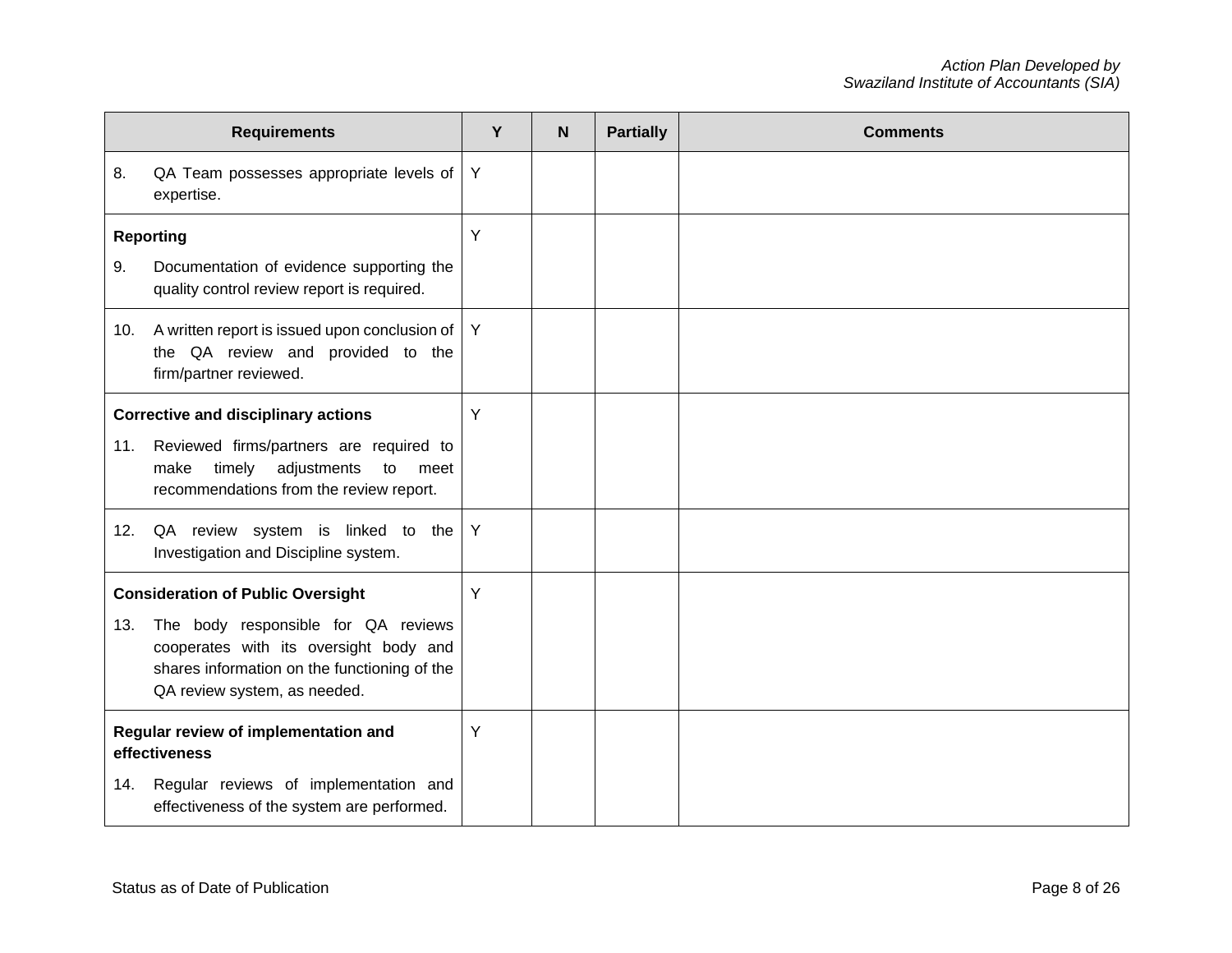**Action Plan Subject:** SMO 2–International Education Standards for Professional Accountants and Other Pronouncements Issued by the IAESB **Action Plan Objective:** Ensure that All IES Requirements are Incorporated into SIA's Education Requirements

| <br><b>Star</b><br><b>Date</b> | Actior | Completion | .<br>`≏≏nonsibilitv<br>kesno | Resource |
|--------------------------------|--------|------------|------------------------------|----------|
|                                |        | Date       |                              |          |

### *Background:*

Candidates for SIA membership as Registered Accountants and Chartered Accountants must fulfill particular academic and practical work experience requirements and pass final examinations. SIA does not conduct its own examination and is currently considering, with the assistance of the World Bank, launching its own qualification. As of 2016, SIA is still seeking assistance from the World Bank.

Candidates for the designation of Registered Accountant must either (i) pass the [Association of Accounting Technicians](http://www.aat.org.uk/) (AAT-UK) training scheme, (ii) hold a bachelor's degree in commerce from the University of Swaziland (UNISWA), (iii) hold a bachelor's degree in commerce or accounting which included three years of accounting courses from a SIA-approved university, or (iv) be a member in good standing of the Institute Chartered Secretaries & Administrators or the Certified Institute for Public Finance & Accounting. All Registered Accountants must have three years of proven accounting work experience.

Candidates for SIA's Chartered Accountant designation must hold a degree in accounting from a SIA-approved university and complete an accountancy education program delivered by the South African Institute of Chartered Accountants (SAICA). Candidates must also complete three years of practical experience and pass final examinations conducted by either SAICA or the Association of Chartered Certified Accountants (ACCA).

Candidates without a university degree may also become Chartered Accountants if they have five years of work experience and pass final examinations conducted by SAICA or the ACCA.

All qualified members complete a minimum of 120 hours of continuing professional education (CPD) over a three-year rolling period. Compliance with CPD requirements is monitored.

*Ensure Curriculum Reflects the Latest Developments of the International Accounting Education Standards Board (IAESB)*

| 9. | Promote the International Accounting Education Standard Board<br>February<br>(IAESB) latest pronouncements to accountancy education providers<br>2009<br>(SIA-approved universities) so that curricula always reflect the most<br>recent IES requirements. |                                                                                                                                                                                   | Ongoing | SIA Council | <b>SIA Staff</b> |
|----|------------------------------------------------------------------------------------------------------------------------------------------------------------------------------------------------------------------------------------------------------------|-----------------------------------------------------------------------------------------------------------------------------------------------------------------------------------|---------|-------------|------------------|
|    |                                                                                                                                                                                                                                                            | SIA leadership plans to visit University officials to promote the need for<br>the inclusion of international education standards requirements in the<br>current local curriculum. |         |             |                  |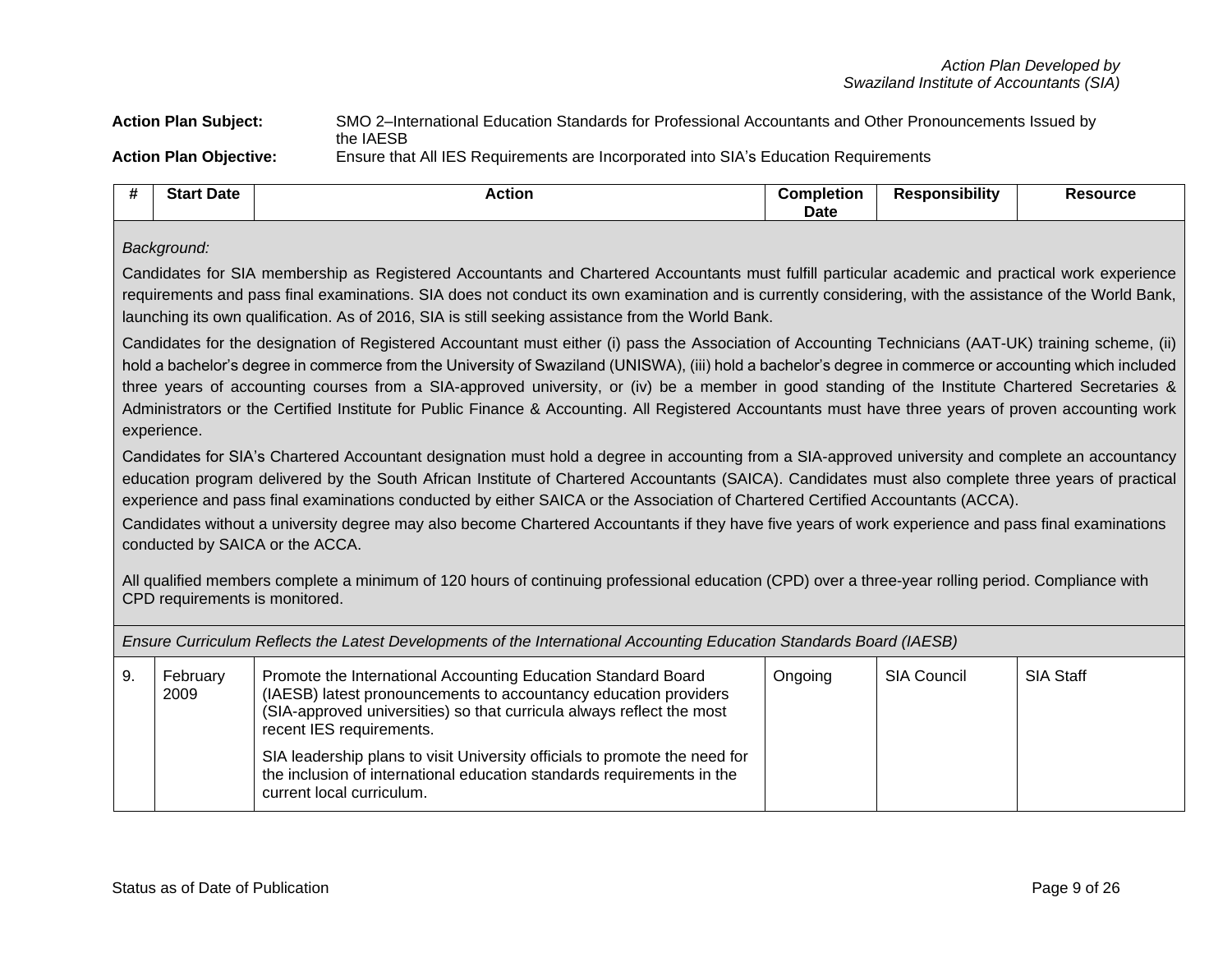| #   | <b>Start Date</b> | <b>Action</b>                                                                                                                                                                                                                                                                                                                                                                                                                                                           | <b>Completion</b><br><b>Date</b> | <b>Responsibility</b>  | <b>Resource</b>                      |
|-----|-------------------|-------------------------------------------------------------------------------------------------------------------------------------------------------------------------------------------------------------------------------------------------------------------------------------------------------------------------------------------------------------------------------------------------------------------------------------------------------------------------|----------------------------------|------------------------|--------------------------------------|
| 10. | Ongoing           | SIA members who want to go into public practice are required to sit and<br>pass a "conversion examination" on Swaziland Company Law and Tax                                                                                                                                                                                                                                                                                                                             | Ongoing                          | <b>SIA Council</b>     | SIA staff<br>Examiners<br>Moderators |
| 11. | Ongoing           | Conduct CPD workshop with SAICA and ACCA for all SIA Members -<br>for the next 12 months, CPD workshops will be held on the following<br>dates:<br>September 2012<br>November 2012<br><b>March 2013</b><br>August 2013<br>February 2014<br>IFRS update 2015 and 2016<br>IAS update 2015 and 2016<br><b>IFRS Update</b><br>- 05 June 2017<br>Anti-Money Laundering<br>- 28 November 2017<br><b>IFRS Update</b><br>- 20 July 2018<br><b>IFRS Update</b><br>- 04 June 2019 | Ongoing                          | <b>CEO</b> and Council | ACCA, SAICA, SIA<br><b>Staff</b>     |
|     |                   | Changing from Business as usual to<br><b>Business unusual</b><br>- 06 December 2019<br>The Importance of Ethics and<br>Professional Integrity<br>- 25 February 2020                                                                                                                                                                                                                                                                                                     |                                  |                        |                                      |
| 12. | October<br>2015   | Conducting computer-based exam for Registered Accountants in<br>partnership with AAT UK since October 2015<br>As of 2020, conducting computer-based examinations for AAT, ACCA<br>and CIPS                                                                                                                                                                                                                                                                              | Ongoing                          |                        |                                      |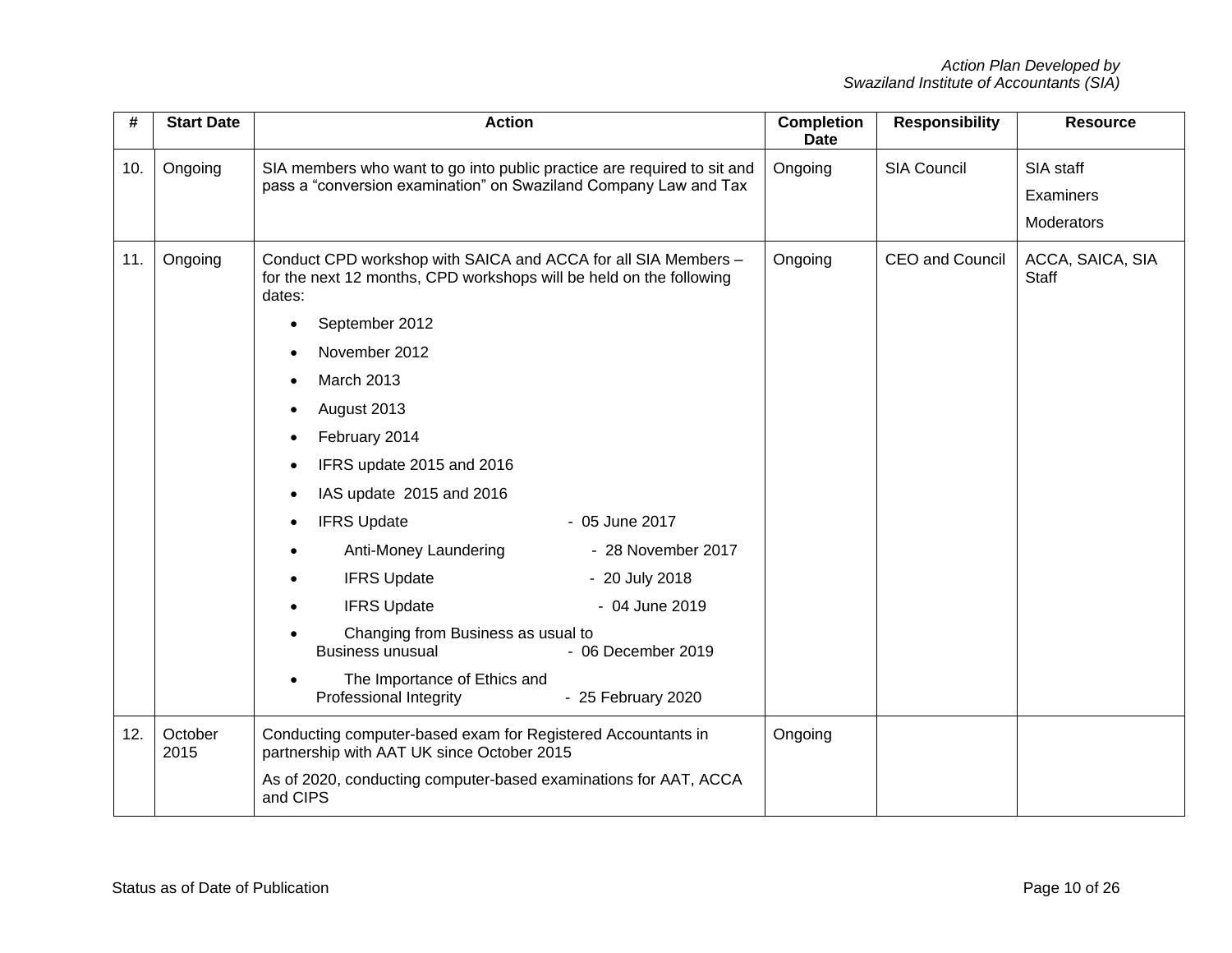| #                                      | <b>Start Date</b>                    | <b>Action</b>                                                                                                                                                                                                                                              | <b>Completion</b><br><b>Date</b> | <b>Responsibility</b> | <b>Resource</b>  |  |  |
|----------------------------------------|--------------------------------------|------------------------------------------------------------------------------------------------------------------------------------------------------------------------------------------------------------------------------------------------------------|----------------------------------|-----------------------|------------------|--|--|
|                                        | <b>Maintaining Ongoing Processes</b> |                                                                                                                                                                                                                                                            |                                  |                       |                  |  |  |
| 13.                                    | Ongoing                              | Continue to use best endeavors to ensure SIA education requirements<br>continue to incorporate all IES requirements. This includes review of<br>the existing requirements and preparation of the Action Plan for the<br>future activities where necessary. | Ongoing                          | <b>SIA Council</b>    | <b>SIA Staff</b> |  |  |
| Review of SIA's Compliance Information |                                      |                                                                                                                                                                                                                                                            |                                  |                       |                  |  |  |
| 14                                     | Annually                             | There is a need to review SIA's responses to SMO 2 as necessary and<br>update information.                                                                                                                                                                 | Annually                         | <b>SIA Council</b>    | <b>SIA Staff</b> |  |  |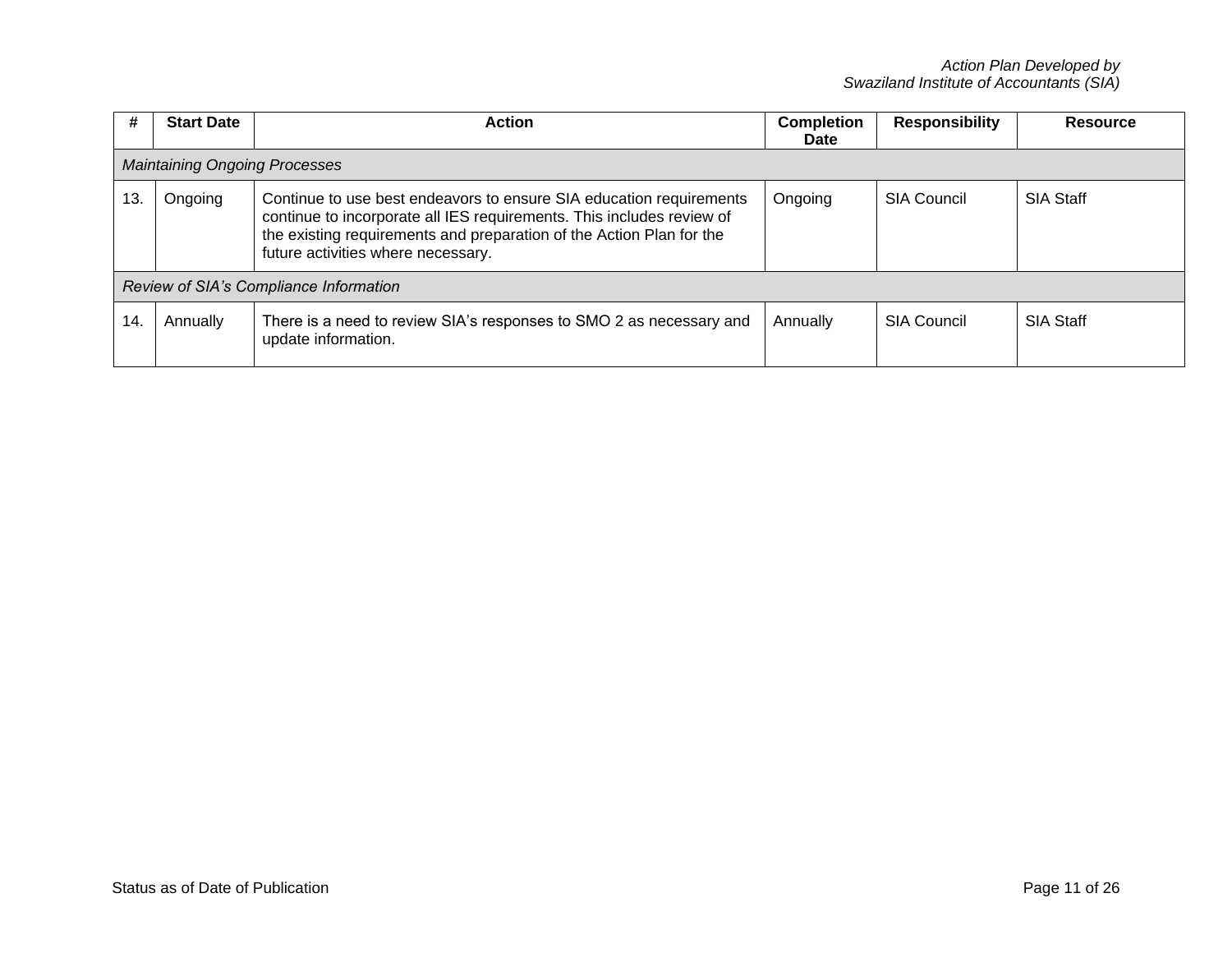**Action Plan Subject:** SMO 3–International Standards and Other Pronouncements Issued by the IAASB Action Plan Objective: Adopt and Implement IAASB Pronouncements.

| #                                                                                                                                                                                                                                                                        | <b>Start Date</b>                                                                                                                                                                                                                                                                                                                                                                               | <b>Action</b>                                                                                                                                          | <b>Completion</b><br>Date | <b>Responsibility</b>                          | <b>Resource</b>                                |  |  |  |  |
|--------------------------------------------------------------------------------------------------------------------------------------------------------------------------------------------------------------------------------------------------------------------------|-------------------------------------------------------------------------------------------------------------------------------------------------------------------------------------------------------------------------------------------------------------------------------------------------------------------------------------------------------------------------------------------------|--------------------------------------------------------------------------------------------------------------------------------------------------------|---------------------------|------------------------------------------------|------------------------------------------------|--|--|--|--|
|                                                                                                                                                                                                                                                                          | Background:<br>In accordance with the Accountants Act 1985, the SIA has responsibility for adopting and promulgating the auditing standards to be used for listed and<br>non-listed entities. SIA adopts IAASB pronouncements as drafted, without amendments – including the clarified International Standards on Auditing (ISAs).<br>Auditing standards are automatically adopted when issued. |                                                                                                                                                        |                           |                                                |                                                |  |  |  |  |
|                                                                                                                                                                                                                                                                          |                                                                                                                                                                                                                                                                                                                                                                                                 | Advance the Process for Ongoing Adoption and Implementation of ISAs                                                                                    |                           |                                                |                                                |  |  |  |  |
| 15.                                                                                                                                                                                                                                                                      | March<br>Comment on exposure drafts.<br>2009                                                                                                                                                                                                                                                                                                                                                    |                                                                                                                                                        | Ongoing                   | <b>SIA Council</b>                             | <b>Technical Committee</b>                     |  |  |  |  |
| 16.                                                                                                                                                                                                                                                                      | April 2009<br>Post all new auditing standards on the SIA website and publish in the<br>local press.<br>Link to IFAC website on SIA website.                                                                                                                                                                                                                                                     |                                                                                                                                                        | Ongoing                   | <b>SIA Council</b>                             | SIA staff                                      |  |  |  |  |
| 17.                                                                                                                                                                                                                                                                      | <b>June 2011</b>                                                                                                                                                                                                                                                                                                                                                                                | There are plans to reconstitute and establish a Technical Committee<br>In interim, SIA's Council meets monthly to review new and amended<br>standards. | Monthly                   | <b>SIA Council</b>                             | <b>Technical Committee</b>                     |  |  |  |  |
| 18.                                                                                                                                                                                                                                                                      | <b>June 2011</b><br>Ensure training materials for members reflect the most recent ISA<br>developments - including clarified ISAs.                                                                                                                                                                                                                                                               |                                                                                                                                                        | June 2012                 | <b>SIA Council</b>                             | <b>SIA Staff</b><br><b>Technical Committee</b> |  |  |  |  |
| <b>June 2011</b><br>19.<br>Provide training to members to ensure effective implementation of the<br>latest IAASB pronouncements (eg: clarified ISAs).<br>SIA is planning a training on ISAs for their members in February 2013.<br>This was done in 2014, 2015 and 2016. |                                                                                                                                                                                                                                                                                                                                                                                                 | Ongoing                                                                                                                                                | <b>SIA Council</b>        | <b>SIA Staff</b><br><b>Technical Committee</b> |                                                |  |  |  |  |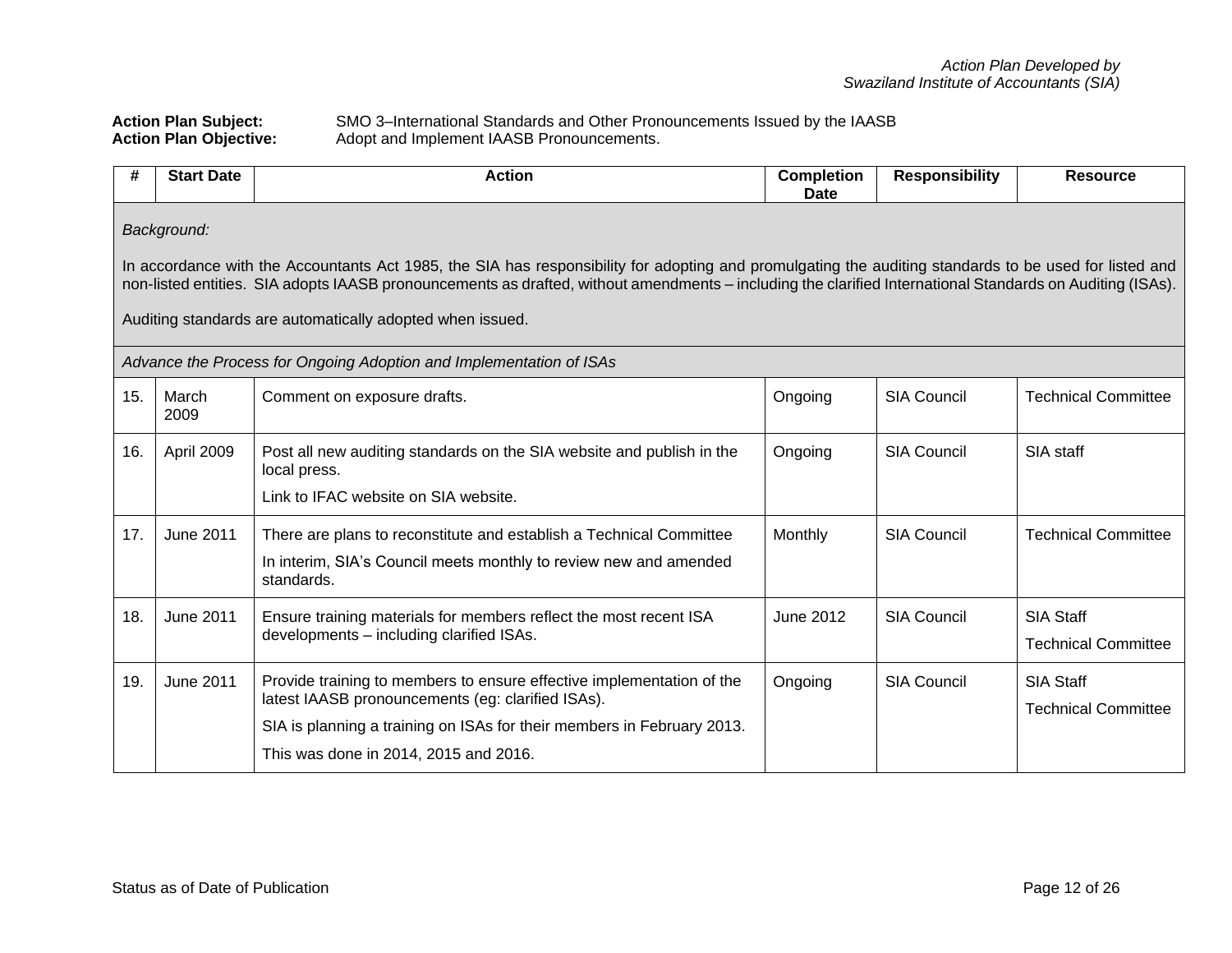| #   | <b>Start Date</b>                      | <b>Action</b>                                                                                                                                                                                                                    | <b>Completion</b><br>Date | <b>Responsibility</b> | <b>Resource</b>                                               |  |
|-----|----------------------------------------|----------------------------------------------------------------------------------------------------------------------------------------------------------------------------------------------------------------------------------|---------------------------|-----------------------|---------------------------------------------------------------|--|
| 20. | February<br>2014                       | Establish Auditing Standard setting committee. The Auditing Standard<br>setting committee will recommend the International Auditing standards<br>for adoption, use and implementation.                                           | In progress               | <b>SIA Council</b>    | <b>SIA Staff</b><br><b>Technical Committee</b><br><b>CFTC</b> |  |
| 21. | <b>June 2011</b>                       | Monitor compliance with Auditing standards via the Audit Quality<br>Review System.                                                                                                                                               | November<br>2012          | <b>SIA Council</b>    | <b>ACCA Monitoring</b><br>Unit                                |  |
|     |                                        | SIA is planning a review of the reports produced by ACCA.                                                                                                                                                                        | Completed                 |                       | <b>SIA Staff</b>                                              |  |
|     | <b>Maintaining Ongoing Processes</b>   |                                                                                                                                                                                                                                  |                           |                       |                                                               |  |
| 22  | Ongoing                                | Continue to support ongoing adoption and implementation of IAASB<br>pronouncements. This includes review of the implementation of the<br>Action Plan to date and updating the Action Plan for future activities as<br>necessary. | Ongoing                   | SIA CEO               | <b>Technical Committee</b><br>& SIA Council                   |  |
|     | Review of SIA's Compliance Information |                                                                                                                                                                                                                                  |                           |                       |                                                               |  |
| 23. | Annually                               | Carry out periodic review of SIA's responses to SMO 3 as necessary<br>and update the information.                                                                                                                                | Annually                  | SIA CEO               | <b>Technical Committee</b><br>& SIA Council                   |  |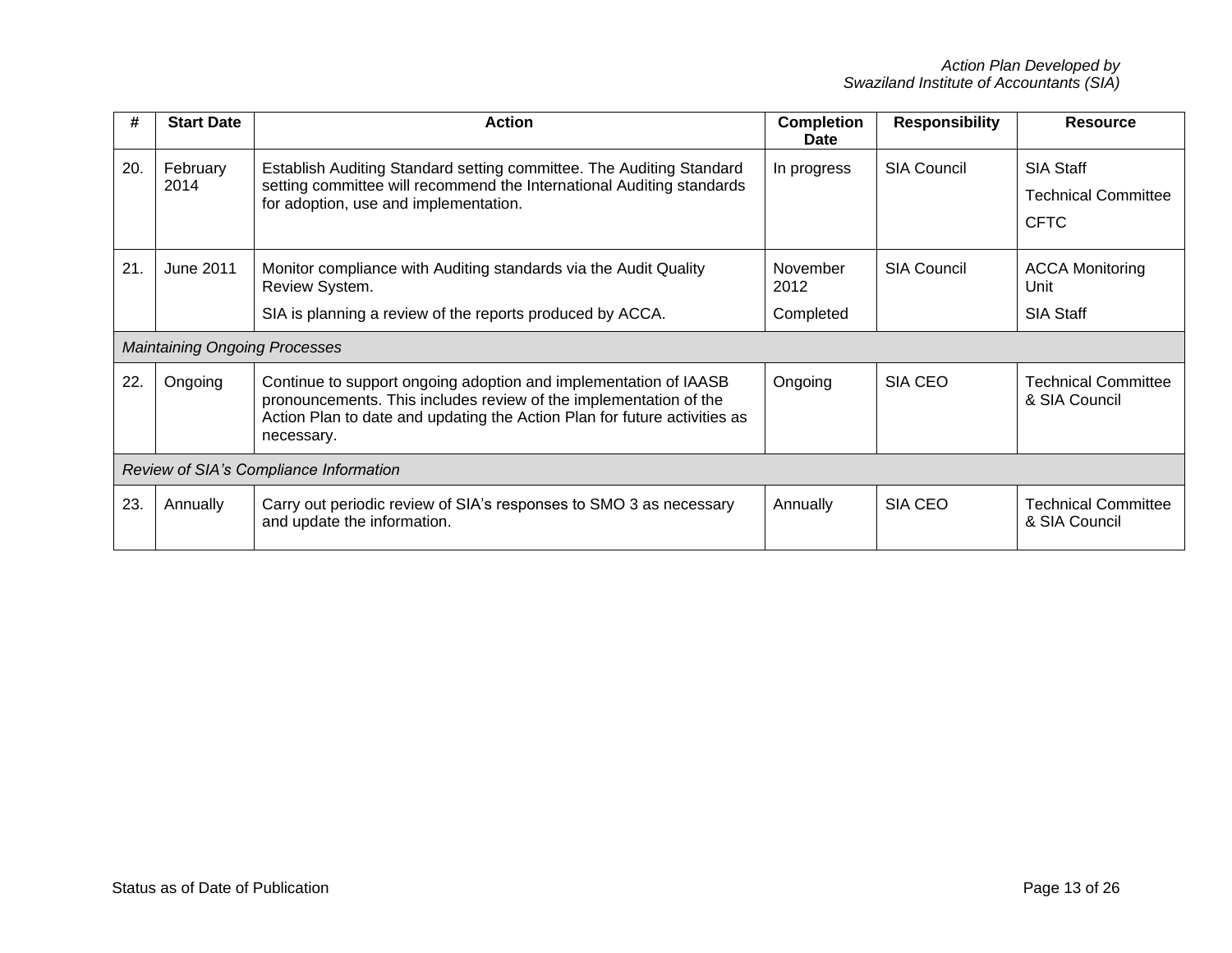# Action Plan Subject: SMO 4–IESBA Code of Ethics for Professional Accountants<br>Action Plan Objective: Adopt and implement IESBA Code of Ethics Adopt and implement IESBA Code of Ethics

| #   | <b>Start Date</b><br><b>Action</b>                                                                                                                                                                                                                                                                                                                                                                                                                                                                                                                                                                                                                              |                                                                                                                                                                                                                                                                                                                                                                          | <b>Completion</b><br>Date                             | <b>Responsibility</b> | <b>Resource</b>           |  |  |  |
|-----|-----------------------------------------------------------------------------------------------------------------------------------------------------------------------------------------------------------------------------------------------------------------------------------------------------------------------------------------------------------------------------------------------------------------------------------------------------------------------------------------------------------------------------------------------------------------------------------------------------------------------------------------------------------------|--------------------------------------------------------------------------------------------------------------------------------------------------------------------------------------------------------------------------------------------------------------------------------------------------------------------------------------------------------------------------|-------------------------------------------------------|-----------------------|---------------------------|--|--|--|
|     | Background:<br>Ethical requirements are set in the Accountants Act of 1985 and by SIA itself with regards to its members. SIA has established convergence with the<br>International Ethics standard Board for Accountants (IESBA) Code of Ethics as an objective and has incorporated the requirements of the IESBA Code of<br>Ethics (version issued in June 2004) in its ethical standards, with small modifications to take into account local circumstances.<br>In December 2011, the SIA adopted the revised IESBA Code of Ethics issued July 2009 which became effective January 1, 2011 without modifications.<br>SIA adopted 2018 IESBA Code of Ethics. |                                                                                                                                                                                                                                                                                                                                                                          |                                                       |                       |                           |  |  |  |
|     |                                                                                                                                                                                                                                                                                                                                                                                                                                                                                                                                                                                                                                                                 | Implementing the IESBA Code of Ethics and Supporting Adherence to Code                                                                                                                                                                                                                                                                                                   |                                                       |                       |                           |  |  |  |
| 24. | <b>June 2011</b><br>Schedule a lecture on Code of Ethics at the AGM on the revised IESBA<br>Code of Ethics effective January 1, 2011.                                                                                                                                                                                                                                                                                                                                                                                                                                                                                                                           |                                                                                                                                                                                                                                                                                                                                                                          | June 2017                                             | <b>SIA Council</b>    | Chairman<br>SIA staff     |  |  |  |
| 25. | <b>June 2011</b>                                                                                                                                                                                                                                                                                                                                                                                                                                                                                                                                                                                                                                                | Write to University on the need to include Ethics in their Syllabi -<br>notably changes that have occurred stemming from the issue of the<br>revised IESBA Code of Ethics effective January 1, 2011.<br>Held a meeting with University on 14 <sup>th</sup> January 2014.<br>This is an on-going consultation and work in progress with the<br>University on this matter. |                                                       | <b>SIA Council</b>    | <b>Executive Director</b> |  |  |  |
| 26. | April 2009                                                                                                                                                                                                                                                                                                                                                                                                                                                                                                                                                                                                                                                      | Present to Council for approval a revised IESBA Code of Ethics<br>effective January 1, 2011.                                                                                                                                                                                                                                                                             | December<br>Chairman<br>Chairman<br>2011<br>Completed |                       | <b>Executive Director</b> |  |  |  |
| 27. | <b>July 2009</b>                                                                                                                                                                                                                                                                                                                                                                                                                                                                                                                                                                                                                                                | Present to members a revised Code of Ethics.<br>Members are directed to the IFAC website to access the Code as well                                                                                                                                                                                                                                                      | November<br>2011<br>Completed                         | <b>SIA</b>            | <b>SIA Staff</b>          |  |  |  |
| 28. | <b>June 2011</b>                                                                                                                                                                                                                                                                                                                                                                                                                                                                                                                                                                                                                                                | Provide training to member on the revised Code of Ethics.                                                                                                                                                                                                                                                                                                                | <b>June 2014</b>                                      | <b>SIA</b>            | <b>SIA Staff</b>          |  |  |  |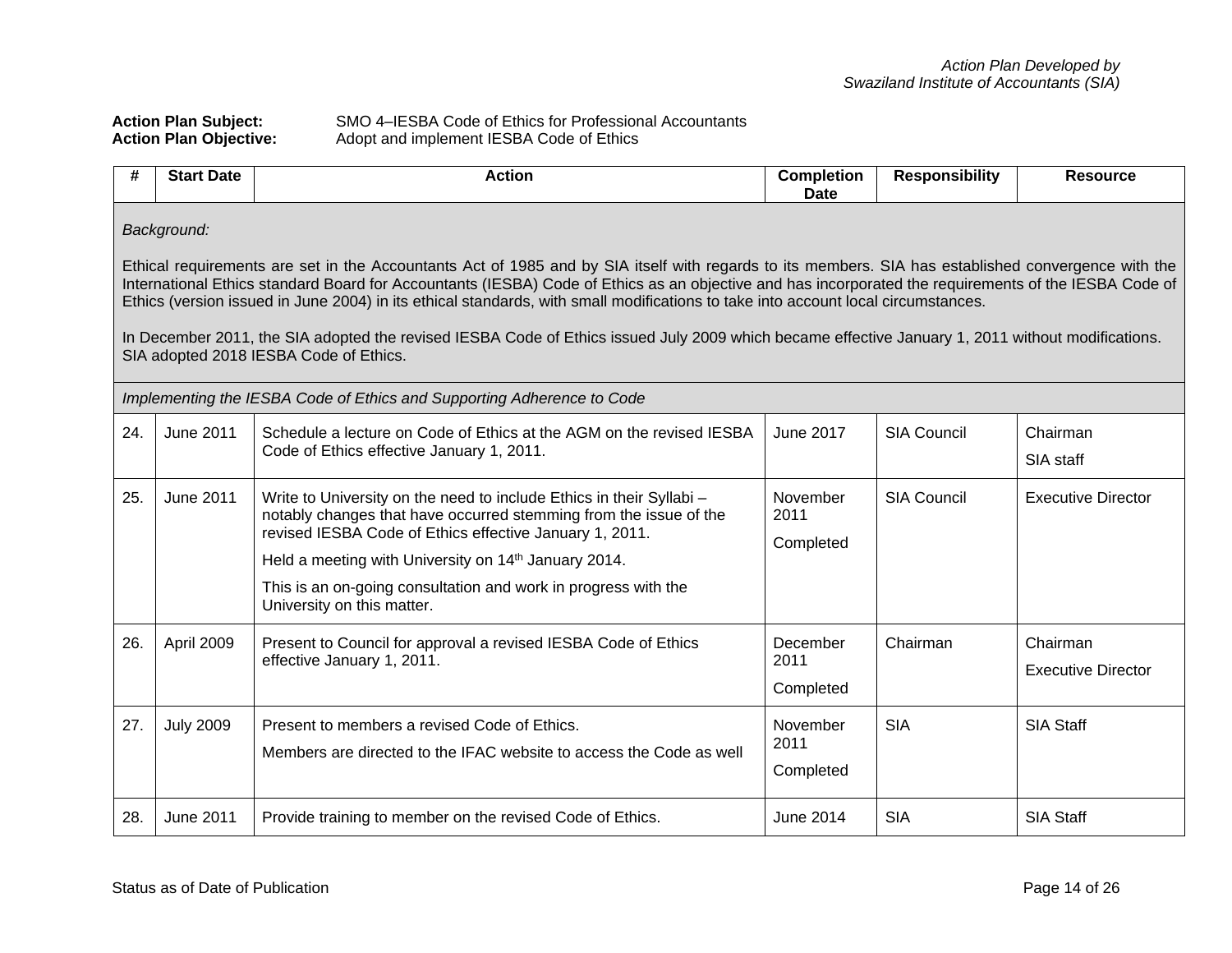|     | <b>Start Date</b>                    | <b>Action</b>                                                                                                                                                                                                                                              | <b>Completion</b><br><b>Responsibility</b><br><b>Date</b> |         | <b>Resource</b>                         |
|-----|--------------------------------------|------------------------------------------------------------------------------------------------------------------------------------------------------------------------------------------------------------------------------------------------------------|-----------------------------------------------------------|---------|-----------------------------------------|
|     |                                      | To be considered and included in the 2017 calendar.<br>We recently conducted an ethics workshop for our members and non-                                                                                                                                   | 2020                                                      |         |                                         |
|     |                                      | members and brought in an expert ethics from KPMG South Africa.                                                                                                                                                                                            |                                                           |         |                                         |
|     | <b>Maintaining Ongoing Processes</b> |                                                                                                                                                                                                                                                            |                                                           |         |                                         |
| 29. | Ongoing                              | Continue to use best endeavors to support ongoing adoption and<br>implementation of the IESBA Code of Ethics. This includes review of<br>the implementation of the Action Plan to date and updating the Action<br>Plan for future activities as necessary. | Ongoing                                                   | SIA CEO | <b>Technical Committee</b><br>& Council |
|     |                                      | Review of SIA's Compliance Information                                                                                                                                                                                                                     |                                                           |         |                                         |
| 30  | Annually                             | Carry out periodic review of SIA's responses to SMO 4 as necessary<br>and update the information                                                                                                                                                           | Annually                                                  | SIA CEO | <b>Technical Committee</b><br>& Council |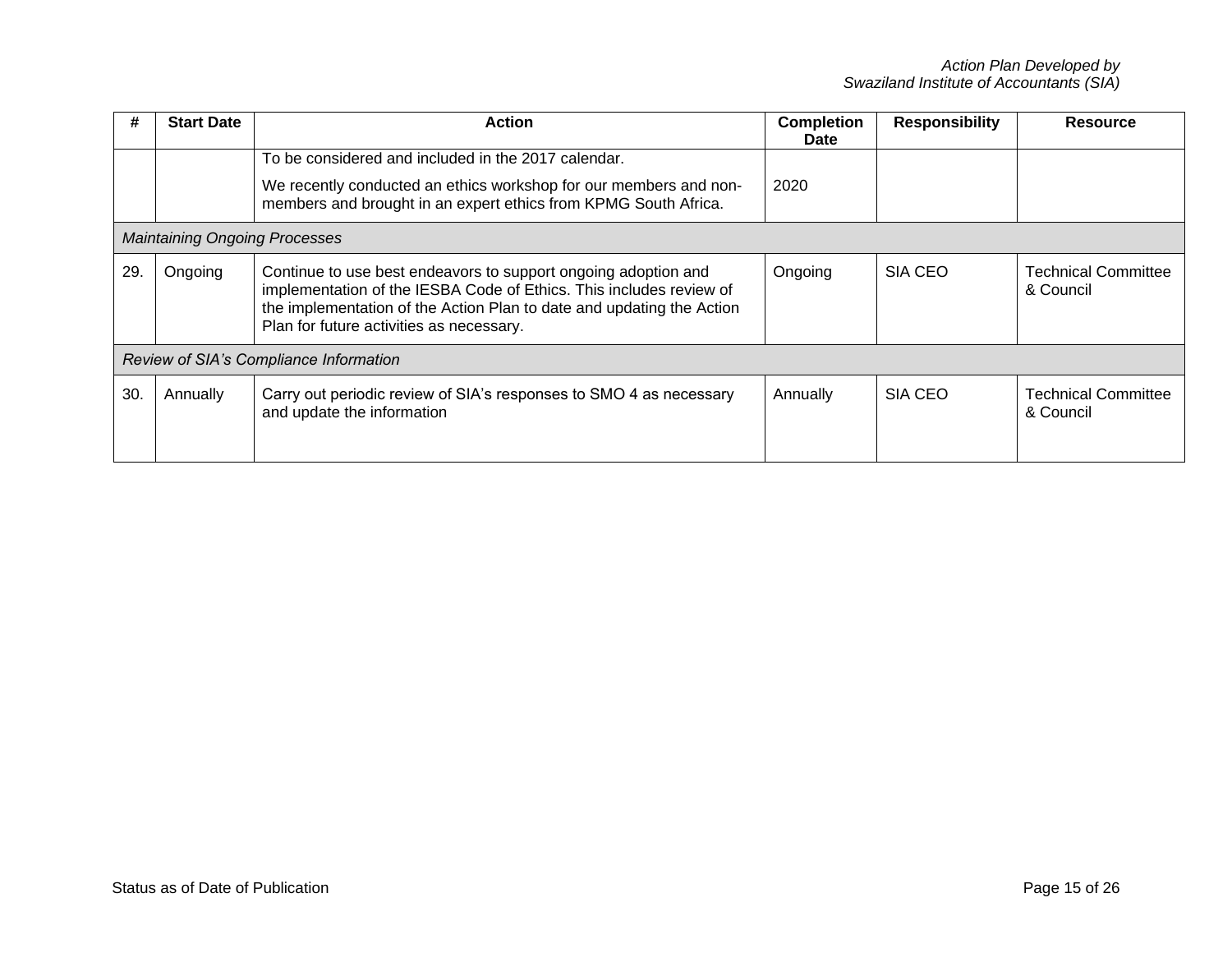**Action Plan Subject:** SMO 5–International Public Sector Accounting Standards and Other Pronouncements Issued by the IPSASB **Action Plan Objective:** Continue to Use Best Endeavors for the Adoption and Implementation of IPSASs

| #   | <b>Start Date</b>                                                                                                                                                                                                                                                                                                                                                                                                                                                                                                                                                                                                                                                                                                                                                                        | <b>Action</b> | <b>Completion</b><br><b>Date</b> | <b>Responsibility</b> | <b>Resource</b>                         |  |  |
|-----|------------------------------------------------------------------------------------------------------------------------------------------------------------------------------------------------------------------------------------------------------------------------------------------------------------------------------------------------------------------------------------------------------------------------------------------------------------------------------------------------------------------------------------------------------------------------------------------------------------------------------------------------------------------------------------------------------------------------------------------------------------------------------------------|---------------|----------------------------------|-----------------------|-----------------------------------------|--|--|
|     | Background:<br>The Government has responsibility for establishing public sector accounting standards in Swaziland. The public sector accounting standards are cash-<br>basis. The government is working on introducing IPSASs. It has passed a new Public Finance Management Act 2017 that states the Accountant General<br>is responsible for adopting accounting standards in accordance with IPSAS as issued by the IPSASB. No timetable has been adopted for adopting<br>IPSAS.<br>SIA keen to get government moving in that direction; SIA has Accountant General and Auditor General participate in its Council.<br>It is a gradual process; SIA has offered technical assistance; have specialist within SIA on standards; and promotes IPSAS and is considering IPSAS in<br>CPD. |               |                                  |                       |                                         |  |  |
|     | <b>Encourage Adoption of IPSASs</b>                                                                                                                                                                                                                                                                                                                                                                                                                                                                                                                                                                                                                                                                                                                                                      |               |                                  |                       |                                         |  |  |
| 31. | Meet with the Accountant General and Auditor General, to encourage<br>August<br>and promote the need for government to adopt IPSASs as an objective.<br>2009<br>SIA is planning to organize regular meeting with the Ministry of finance<br>officials and plans on raising the awareness to the government of the<br>benefit of IPSASs.<br>Meet with Auditor General and Accountant General once a month as<br>they are part of the SIA Council.                                                                                                                                                                                                                                                                                                                                         |               | Ongoing                          | Chairman              | Chairman<br><b>Executive Director</b>   |  |  |
|     | <b>Maintaining Ongoing Processes</b>                                                                                                                                                                                                                                                                                                                                                                                                                                                                                                                                                                                                                                                                                                                                                     |               |                                  |                       |                                         |  |  |
| 32. | Continue to identify opportunities to assist relevant authorities in<br>Ongoing<br>implementation of ISPASs. This includes review of the existing activities<br>and preparation of the Action Plan for future activities where necessary.                                                                                                                                                                                                                                                                                                                                                                                                                                                                                                                                                |               | Ongoing                          | SIA CEO               | <b>Technical Committee</b><br>& Council |  |  |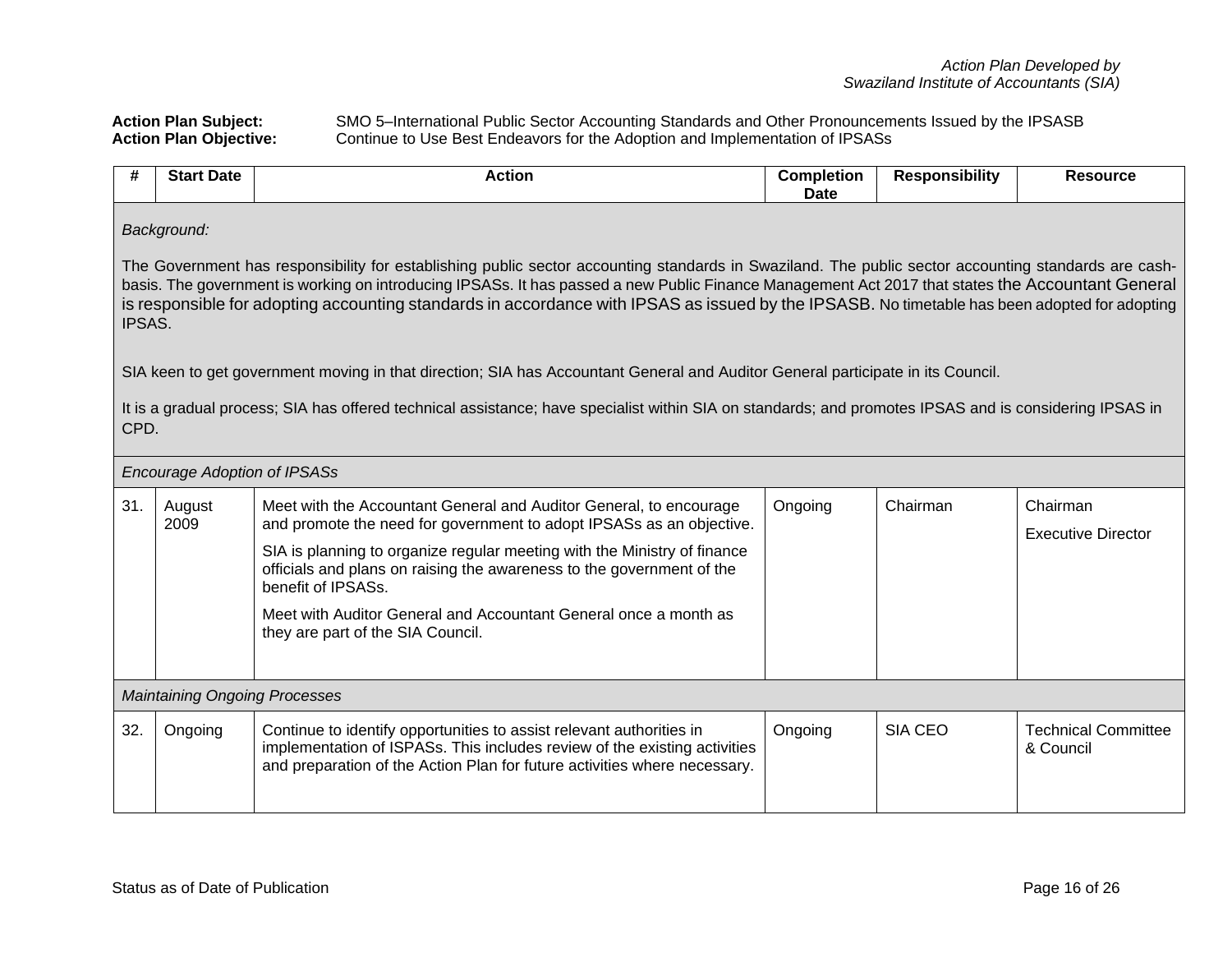|    | <b>Start Date</b><br><b>Action</b>     |                                                                                                                                                         | <b>Completion</b><br><b>Date</b> | <b>Responsibility</b> | Resource                                |  |  |
|----|----------------------------------------|---------------------------------------------------------------------------------------------------------------------------------------------------------|----------------------------------|-----------------------|-----------------------------------------|--|--|
|    | Review of SIA's Compliance Information |                                                                                                                                                         |                                  |                       |                                         |  |  |
| 33 | Annually                               | There is a need to review the SMO 5 information.<br>Carry out periodic review of SIA's responses and update sections<br>relevant to SMO 5 as necessary. | Annually                         | SIA CEO               | <b>Technical Committee</b><br>& Council |  |  |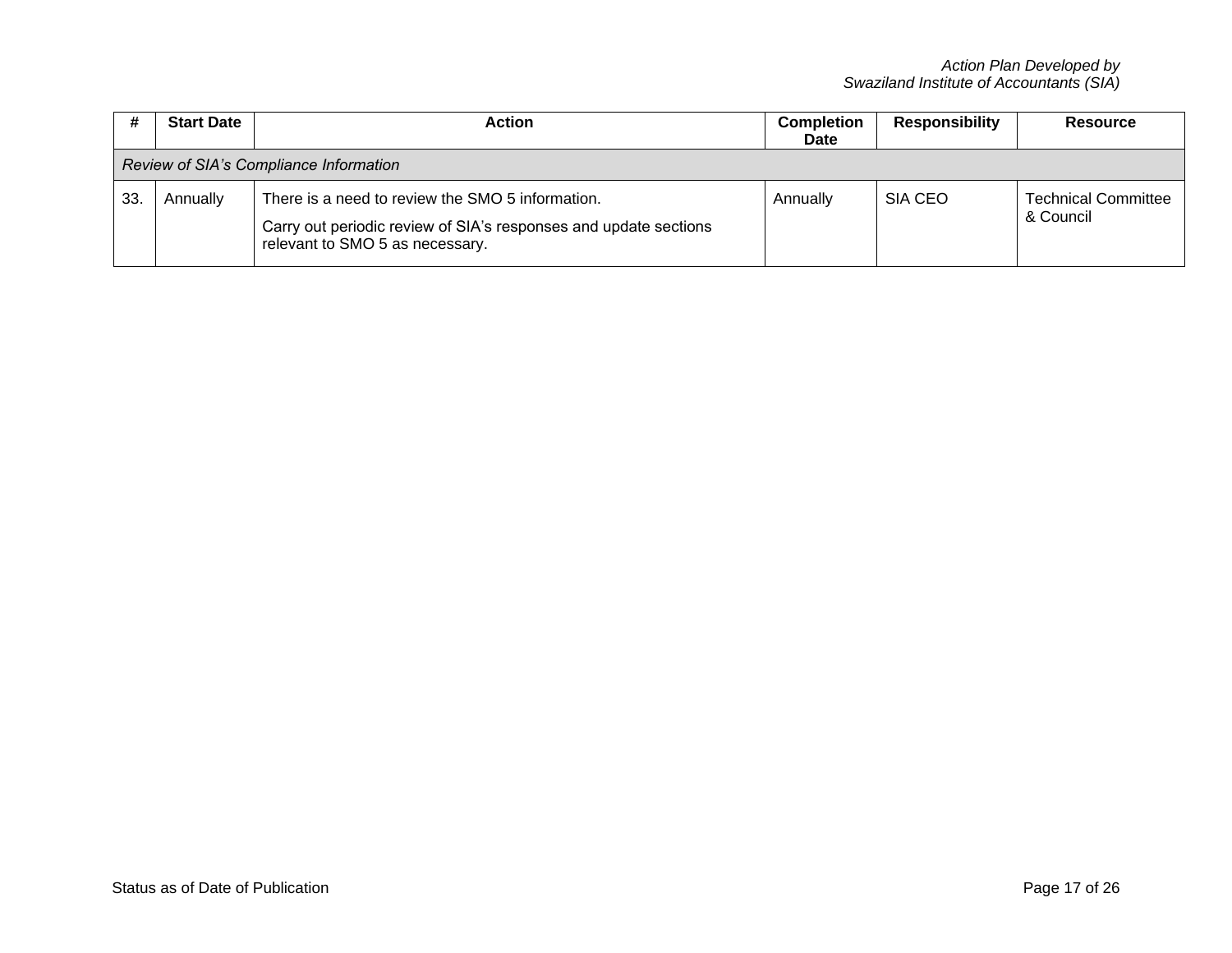## **Action Plan Subject:** SMO 6–Investigation and Discipline **Action Plan Objective:** Improve Investigation and Disciplinary system in line with SMO 6

| # | <b>Start Date</b>                                                                                                                                                                                                                                                                                                                                                                                                                                                                                                                                                | <b>Action</b>                                                                                                                                                                                                                                     | <b>Completion</b><br><b>Date</b> | <b>Responsibility</b> | <b>Resource</b> |  |  |  |  |
|---|------------------------------------------------------------------------------------------------------------------------------------------------------------------------------------------------------------------------------------------------------------------------------------------------------------------------------------------------------------------------------------------------------------------------------------------------------------------------------------------------------------------------------------------------------------------|---------------------------------------------------------------------------------------------------------------------------------------------------------------------------------------------------------------------------------------------------|----------------------------------|-----------------------|-----------------|--|--|--|--|
|   | Background:                                                                                                                                                                                                                                                                                                                                                                                                                                                                                                                                                      |                                                                                                                                                                                                                                                   |                                  |                       |                 |  |  |  |  |
|   | SIA has implemented mechanisms for investigating and disciplining (I&D) its members for misconduct and failure to meet the rules though some<br>requirements of SMO 6, Investigation & Discipline are still to be incorporated in the I&D mechanism of SIA. Following the adoption of the amendments of<br>the Accountant Act (n.18 of 2011) the disciplinary rules were strengthen to meet the requirements of SMO6 and SIA's I&D is aligned with SMO6<br>requirements. The following paragraph provides an overview of the disciplinary powers of the Council. |                                                                                                                                                                                                                                                   |                                  |                       |                 |  |  |  |  |
|   | <b>Disciplinary Committee</b>                                                                                                                                                                                                                                                                                                                                                                                                                                                                                                                                    |                                                                                                                                                                                                                                                   |                                  |                       |                 |  |  |  |  |
|   |                                                                                                                                                                                                                                                                                                                                                                                                                                                                                                                                                                  | (1) For the purpose of conducting an inquiry into any charge, complaint or allegation of unprofessional conduct against a member, there is hereby<br>established a Disciplinary Committee which shall be appointed by the Minister consisting of: |                                  |                       |                 |  |  |  |  |
|   |                                                                                                                                                                                                                                                                                                                                                                                                                                                                                                                                                                  | (a) A Chairperson, who shall be a person of high repute who has -                                                                                                                                                                                 |                                  |                       |                 |  |  |  |  |
|   | (i)                                                                                                                                                                                                                                                                                                                                                                                                                                                                                                                                                              | Served as Judge of the High court or Industrial Court; or                                                                                                                                                                                         |                                  |                       |                 |  |  |  |  |
|   | (ii)                                                                                                                                                                                                                                                                                                                                                                                                                                                                                                                                                             | Served as a law officer or practiced as a lawyer, in Swaziland for at least ten years; and                                                                                                                                                        |                                  |                       |                 |  |  |  |  |
|   |                                                                                                                                                                                                                                                                                                                                                                                                                                                                                                                                                                  | Two members appointed by the Council one of whom shall be a Chartered Accountant in public practice and one whom shall be a Chartered<br>Accountant not in public practice.                                                                       |                                  |                       |                 |  |  |  |  |
|   | <b>Functions of the Committee</b>                                                                                                                                                                                                                                                                                                                                                                                                                                                                                                                                |                                                                                                                                                                                                                                                   |                                  |                       |                 |  |  |  |  |
|   |                                                                                                                                                                                                                                                                                                                                                                                                                                                                                                                                                                  | The Committee shall enquire into any complaint against a member referred to it by the Council whether the complaint relates to -                                                                                                                  |                                  |                       |                 |  |  |  |  |
|   |                                                                                                                                                                                                                                                                                                                                                                                                                                                                                                                                                                  | (a) an allegation of unprofessional conduct;                                                                                                                                                                                                      |                                  |                       |                 |  |  |  |  |
|   |                                                                                                                                                                                                                                                                                                                                                                                                                                                                                                                                                                  | (b) an alleged inability by that member to perform his or her functions because of any mental or physical disability; or,                                                                                                                         |                                  |                       |                 |  |  |  |  |
|   | (c) a breach of this Act;                                                                                                                                                                                                                                                                                                                                                                                                                                                                                                                                        |                                                                                                                                                                                                                                                   |                                  |                       |                 |  |  |  |  |
|   | and make recommendations to the Council regarding it findings.                                                                                                                                                                                                                                                                                                                                                                                                                                                                                                   |                                                                                                                                                                                                                                                   |                                  |                       |                 |  |  |  |  |
|   | Lodging of Complaint                                                                                                                                                                                                                                                                                                                                                                                                                                                                                                                                             |                                                                                                                                                                                                                                                   |                                  |                       |                 |  |  |  |  |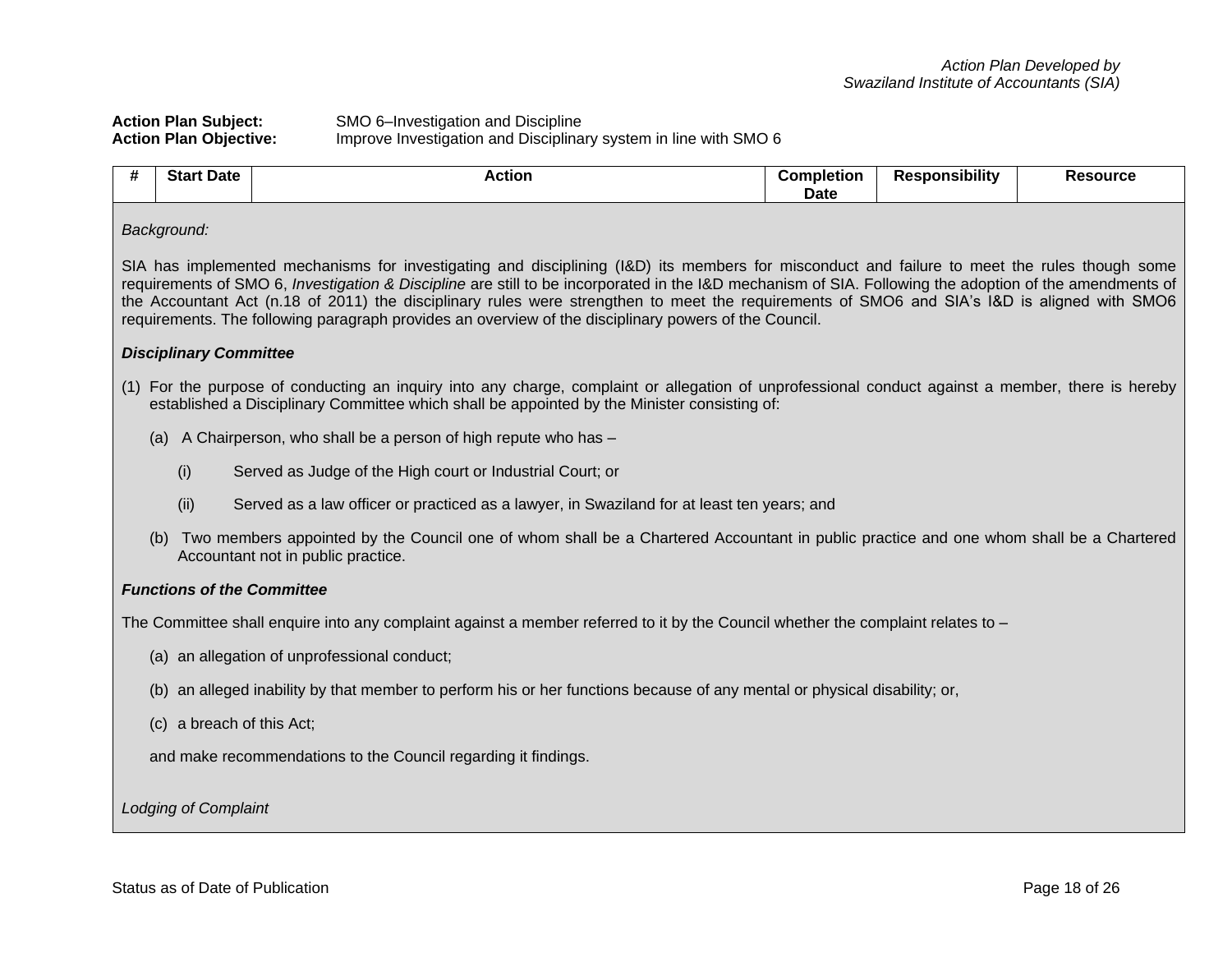| #  | <b>Start Date</b>                                                                                                                                                                  | <b>Action</b>                                                                                                                                                                                                                                                                                               | <b>Completion</b><br><b>Date</b> | <b>Responsibility</b> | <b>Resource</b> |  |  |  |  |
|----|------------------------------------------------------------------------------------------------------------------------------------------------------------------------------------|-------------------------------------------------------------------------------------------------------------------------------------------------------------------------------------------------------------------------------------------------------------------------------------------------------------|----------------------------------|-----------------------|-----------------|--|--|--|--|
|    | A person who wishes to lodge a complaint or make an allegation of unprofessional conduct against a member shall submit the complaint or allegation in<br>writing to the Registrar. |                                                                                                                                                                                                                                                                                                             |                                  |                       |                 |  |  |  |  |
|    |                                                                                                                                                                                    | <b>Powers of the Disciplinary Committee</b>                                                                                                                                                                                                                                                                 |                                  |                       |                 |  |  |  |  |
| 1. | If after due inquiry the Disciplinary Committee determines that:                                                                                                                   |                                                                                                                                                                                                                                                                                                             |                                  |                       |                 |  |  |  |  |
|    |                                                                                                                                                                                    | (a) a member whose conduct is the subject of its enquiry has been guilty of professional misconduct;                                                                                                                                                                                                        |                                  |                       |                 |  |  |  |  |
|    |                                                                                                                                                                                    | (b) it would be contrary to the public interest to allow the member to continue to practice as such because of any mental or physical disability; or,                                                                                                                                                       |                                  |                       |                 |  |  |  |  |
|    | (c) the member is not guilty of professional misconduct and is not suffering from any mental or physical disability which would affect that member's<br>ability to practice,       |                                                                                                                                                                                                                                                                                                             |                                  |                       |                 |  |  |  |  |
|    |                                                                                                                                                                                    | the Disciplinary Committee shall recommend to the Council that the member be -                                                                                                                                                                                                                              |                                  |                       |                 |  |  |  |  |
|    | (i)                                                                                                                                                                                | cautioned or reprimanded;                                                                                                                                                                                                                                                                                   |                                  |                       |                 |  |  |  |  |
|    | (ii)                                                                                                                                                                               | suspended for a specified period from practicing or performing acts specially pertaining to that member's profession;                                                                                                                                                                                       |                                  |                       |                 |  |  |  |  |
|    | (iii)                                                                                                                                                                              | fined, up to a maximum as determined by the Council from time to time;                                                                                                                                                                                                                                      |                                  |                       |                 |  |  |  |  |
|    | (iv)                                                                                                                                                                               | removed from the register; or,                                                                                                                                                                                                                                                                              |                                  |                       |                 |  |  |  |  |
|    | (v)                                                                                                                                                                                | declared innocent of the allegations.                                                                                                                                                                                                                                                                       |                                  |                       |                 |  |  |  |  |
| 2. | have been finalized.                                                                                                                                                               | If the subject matter of an allegation of professional misconduct also constitutes or is likely to constitute grounds for criminal proceedings, the<br>Disciplinary Committee may in consultation with the Council, postpone its consideration of or decision of the matter until such criminal proceedings |                                  |                       |                 |  |  |  |  |
| 3. | No civil or criminal proceedings against a member shall be construed as precluding any disciplinary proceedings under this Act.                                                    |                                                                                                                                                                                                                                                                                                             |                                  |                       |                 |  |  |  |  |
|    | 4. The Disciplinary Committee shall inform the Registrar and the Council within fourteen days of any recommendation made under this section.                                       |                                                                                                                                                                                                                                                                                                             |                                  |                       |                 |  |  |  |  |
|    |                                                                                                                                                                                    | Appeal to the Court against decision by Council                                                                                                                                                                                                                                                             |                                  |                       |                 |  |  |  |  |
|    |                                                                                                                                                                                    | 1. Any person aggrieved by a decision of the Council under this Part may apply to the High Court for relief in accordance with the High Court Rules.                                                                                                                                                        |                                  |                       |                 |  |  |  |  |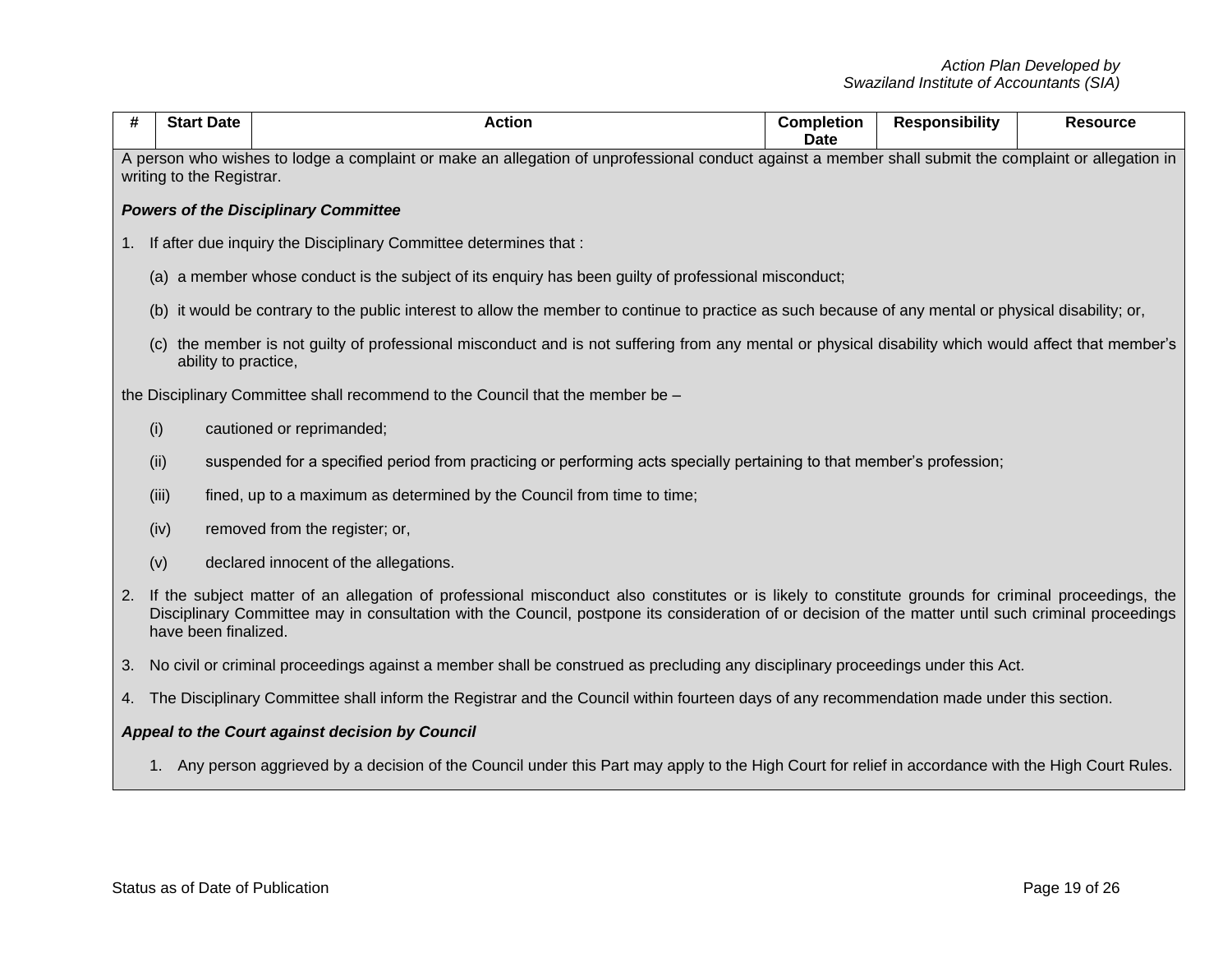| #   | <b>Start Date</b>                                                                                                                                                                                                                                                                                                                                                                                                                                                                                                                                                                                                                                                                                                                                                                                                                                                          | <b>Action</b>                                                                                                                                                                                                                                                                                                | <b>Completion</b><br><b>Date</b> | <b>Responsibility</b>     | <b>Resource</b>                                                                                                       |  |  |
|-----|----------------------------------------------------------------------------------------------------------------------------------------------------------------------------------------------------------------------------------------------------------------------------------------------------------------------------------------------------------------------------------------------------------------------------------------------------------------------------------------------------------------------------------------------------------------------------------------------------------------------------------------------------------------------------------------------------------------------------------------------------------------------------------------------------------------------------------------------------------------------------|--------------------------------------------------------------------------------------------------------------------------------------------------------------------------------------------------------------------------------------------------------------------------------------------------------------|----------------------------------|---------------------------|-----------------------------------------------------------------------------------------------------------------------|--|--|
|     | Notwithstanding the provisions of subsection(1), the High Court shall not set aside the proceedings of the Council by reason only of an irregularity<br>2.<br>which did not embarrass or prejudice the applicant in answering the charge, or in the conduct of his defense.<br>Any person appealing against the decision of the Council shall do so by lodging a notice of appeal with the Registrar setting out the grounds of appeal<br>within fourteen days after the decision of the Council shall have been communicated to him or her, and shall lodge an application with the High Court within<br>fourteen days after having served the said notice of appeal on the Registrar.<br>In September 2015, 3 cases were brought forth to SIA's Disciplinary Committee based on irregularities found in QA reviews.<br>There have been no cases taken to the DC in 2019. |                                                                                                                                                                                                                                                                                                              |                                  |                           |                                                                                                                       |  |  |
|     |                                                                                                                                                                                                                                                                                                                                                                                                                                                                                                                                                                                                                                                                                                                                                                                                                                                                            | <b>Further Developments Investigation and Disciplinary Programs</b>                                                                                                                                                                                                                                          |                                  |                           |                                                                                                                       |  |  |
| 33. | Completed                                                                                                                                                                                                                                                                                                                                                                                                                                                                                                                                                                                                                                                                                                                                                                                                                                                                  | Completed<br>Disciplinary Committee to consider and make recommendations on<br>Disciplinary<br>Disciplinary<br>revisions to I&D to ensure compliance with SMO $6 -$ notably SMO 6.13,<br>Committee and<br>committee<br>6.19, 6.23 & 6.25.<br>Council                                                         |                                  |                           |                                                                                                                       |  |  |
|     |                                                                                                                                                                                                                                                                                                                                                                                                                                                                                                                                                                                                                                                                                                                                                                                                                                                                            | Lobby for Revision to Accountants' Act                                                                                                                                                                                                                                                                       |                                  |                           |                                                                                                                       |  |  |
| 34. | Ongoing                                                                                                                                                                                                                                                                                                                                                                                                                                                                                                                                                                                                                                                                                                                                                                                                                                                                    | Lobby Government to pass the Accountants (Amendment) Bill which<br>seeks to strengthen the Disciplinary Powers of the Council. The<br>Disciplinary Committee, under the new amendments, will be chaired by<br>a High Court Judge who shall be appointed by the Chief Justice.                                | Completed                        | <b>SIA Council</b>        | Chairman<br><b>Executive Director</b><br><b>Cabinet Members of</b><br>Parliament<br>Portfolio Committee<br>on Finance |  |  |
|     | <b>Maintaining Ongoing Processes</b>                                                                                                                                                                                                                                                                                                                                                                                                                                                                                                                                                                                                                                                                                                                                                                                                                                       |                                                                                                                                                                                                                                                                                                              |                                  |                           |                                                                                                                       |  |  |
| 35. | Ongoing                                                                                                                                                                                                                                                                                                                                                                                                                                                                                                                                                                                                                                                                                                                                                                                                                                                                    | In order to keep all SIA members informed about I&D SIA has updated<br>its website and has provided copies of the Investigation and discipline<br>rules to all its members.<br>SIA will organize regular trainings to keep their members up to date with<br>the requirements of the international standards. | Ongoing                          | Disciplinary<br>committee | Disciplinary<br>Committee and<br>Council                                                                              |  |  |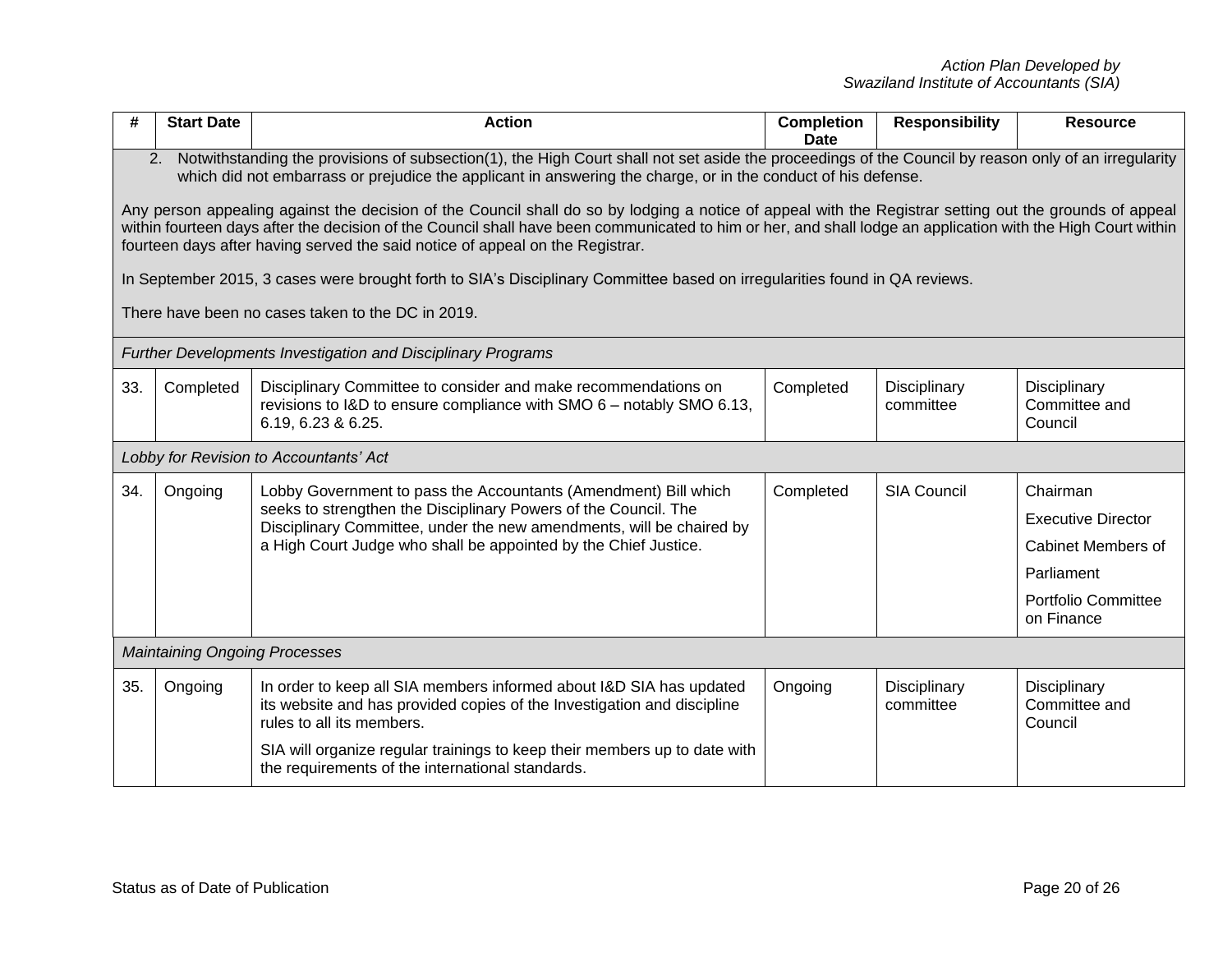| #   | <b>Start Date</b> | Action                                                                                                                                                                                                                                            | <b>Completion</b><br><b>Date</b> | <b>Responsibility</b> | <b>Resource</b>                          |
|-----|-------------------|---------------------------------------------------------------------------------------------------------------------------------------------------------------------------------------------------------------------------------------------------|----------------------------------|-----------------------|------------------------------------------|
| 36. | Ongoing           | Continue to ensure that SIA's investigation and disciplinary mechanism<br>continues to addresses all SMO 6 requirements. This includes review of<br>the existing mechanism and updating the Action Plan for future<br>activities where necessary. | Ongoing                          | SIA CEO               | Disciplinary<br>Committee and<br>Council |
|     |                   | Review of SIA's Compliance Information                                                                                                                                                                                                            |                                  |                       |                                          |
| 37  | Annually          | There is a need to review SIA's responses and update sections relevant<br>to SMO 6 as necessary.                                                                                                                                                  | Annually                         | SIA CEO               | Disciplinary<br>Committee and<br>Council |

## **Main Requirements of SMO 6**

|    | <b>Requirements</b>                                                                                                       | Υ | $\mathbf N$ | <b>Partially</b> | <b>Comments</b> |
|----|---------------------------------------------------------------------------------------------------------------------------|---|-------------|------------------|-----------------|
|    | Scope of the system                                                                                                       | Y |             |                  |                 |
| 1. | A system of investigation, discipline and<br>appeals exists for the accountancy profession.<br>The system is operational. |   |             |                  |                 |
| 2. | Information about the types of misconduct   Y<br>which may bring about investigative actions is<br>publicly available.    |   |             |                  |                 |
|    | <b>Initiation of Proceedings</b>                                                                                          |   |             |                  |                 |
| 3. | Both a "complaints-based" and an "information-<br>based" approach are adopted.                                            | Y |             |                  |                 |
| 4. | Link with the results of QA reviews has been $ Y $<br>established.                                                        |   |             |                  |                 |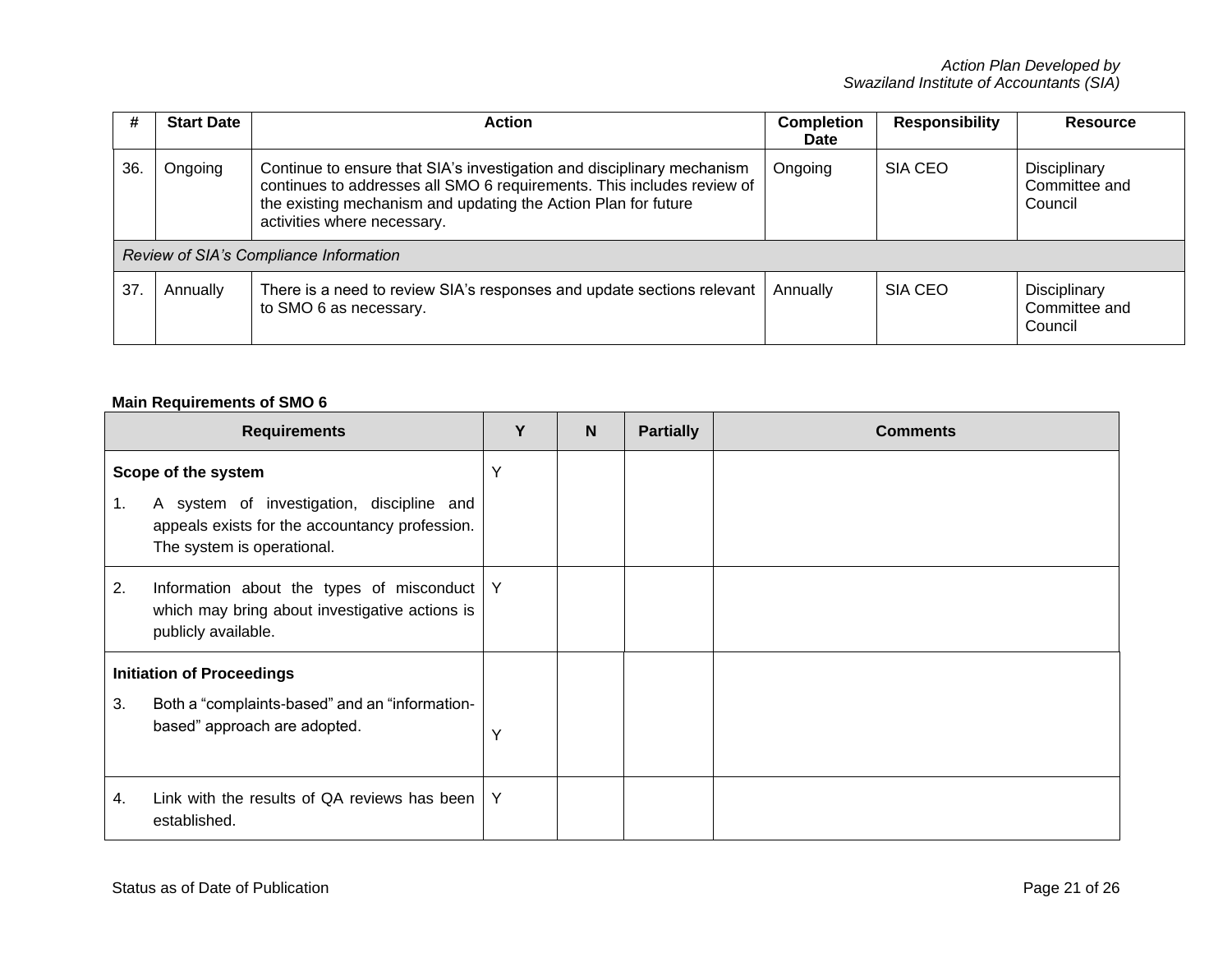|     | <b>Investigative process</b>                                                                                                                                                                                                                               | Y |  |  |
|-----|------------------------------------------------------------------------------------------------------------------------------------------------------------------------------------------------------------------------------------------------------------|---|--|--|
| 5.  | A committee or similar body exists for<br>performing investigations.                                                                                                                                                                                       |   |  |  |
| 6.  | Members of a committee are independent of $ Y $<br>the subject of the investigation and other<br>related parties.                                                                                                                                          |   |  |  |
|     | <b>Disciplinary process</b>                                                                                                                                                                                                                                | Y |  |  |
| 7.  | A separate disciplinary committee/entity exists<br>to make disciplinary decisions on referrals from<br>the investigation committee.                                                                                                                        |   |  |  |
| 8.  | Members of the committee/entity include<br>professional accountants as well as non-<br>accountants.                                                                                                                                                        | Y |  |  |
| 9.  | The tribunal exhibits independence of the<br>subject of the investigation and other related<br>parties.                                                                                                                                                    | Y |  |  |
|     | <b>Sanctions</b>                                                                                                                                                                                                                                           | Y |  |  |
| 10. | The disciplinary system allows imposing an<br>extensive range of penalties. It is particularly<br>important to include (a) loss of professional<br>designation; (b) restriction and removal of<br>practicing rights; and (c) exclusion from<br>membership. | Y |  |  |
|     | Rights of representation and appeal                                                                                                                                                                                                                        | Y |  |  |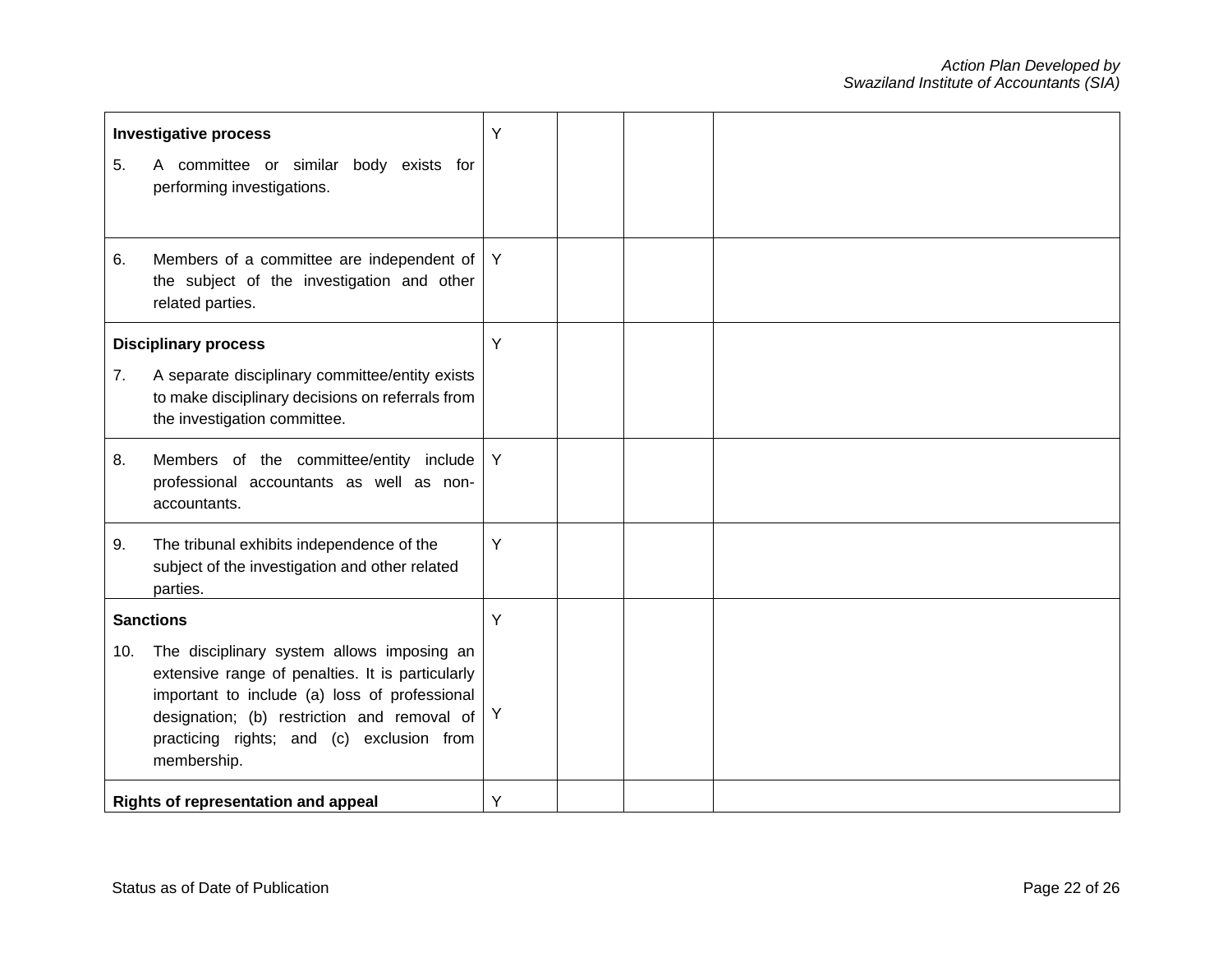|                                       | 11. A third appeals body exists which is separate<br>from both the disciplinary committee and<br>investigative committee.                   |   |  |  |
|---------------------------------------|---------------------------------------------------------------------------------------------------------------------------------------------|---|--|--|
|                                       | <b>Administrative Processes</b>                                                                                                             | Y |  |  |
| 12.                                   | Timeframe targets for disposal of all cases are<br>set.                                                                                     |   |  |  |
| 13.                                   | Tracking mechanisms to monitor progress in<br>investigation and discipline and related<br>procedures are established.                       | Y |  |  |
| 14.                                   | Records of investigations and disciplinary<br>processes are established.                                                                    | Y |  |  |
| <b>Public Interest Considerations</b> |                                                                                                                                             | Y |  |  |
| 15.                                   | Activities are supported to ensure that the<br>public is aware that an investigative and<br>disciplinary system exists in the jurisdiction. |   |  |  |
|                                       | 16. A process for the independent review of<br>complaints on which there was no follow-up is<br>established.                                | Y |  |  |
| 17.                                   | The results of the investigative and disciplinary<br>proceedings are made available to the public.                                          | Y |  |  |
| <b>Liaison with Outside Bodies</b>    |                                                                                                                                             | Y |  |  |
| 18.                                   | There is an appropriate process for liaison with<br>outside bodies on possible involvement in<br>serious crimes and offences.               |   |  |  |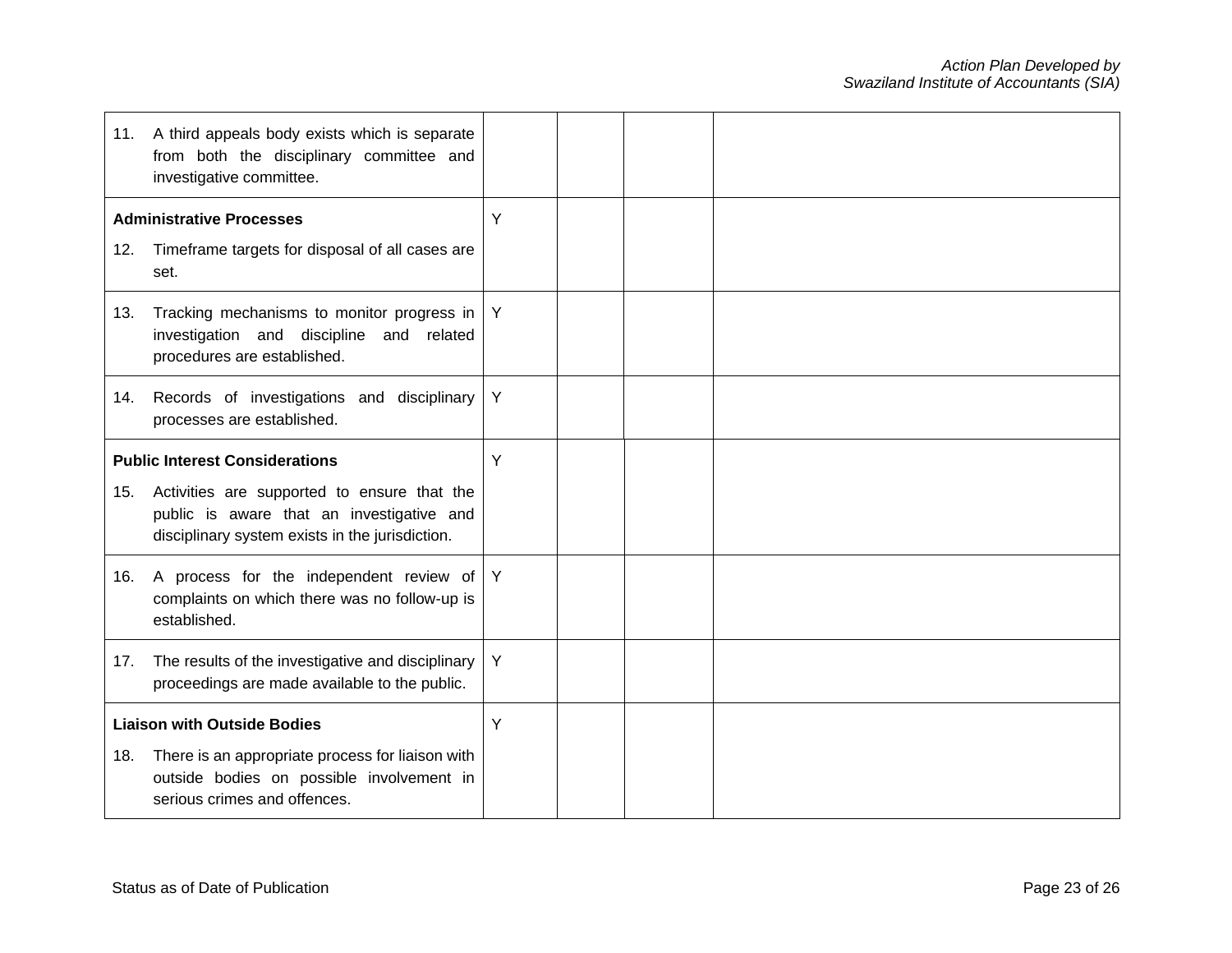| Regular review of implementation and<br>effectiveness                                                                                     |  |  |
|-------------------------------------------------------------------------------------------------------------------------------------------|--|--|
| review of implementation<br>Regular<br>19.<br>and<br>effectiveness of the system are performed and<br>corrective actions are implemented. |  |  |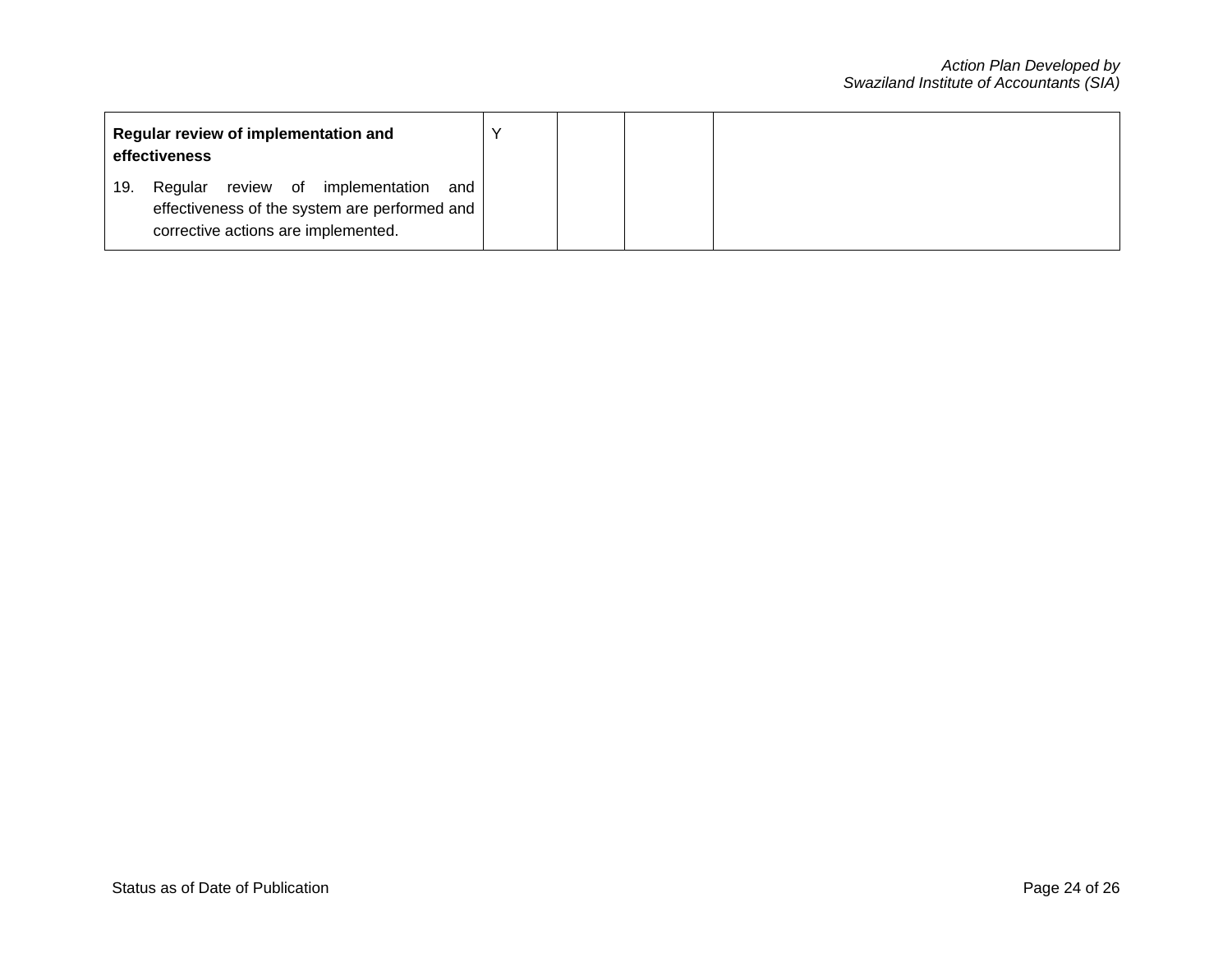Action Plan Subject: SMO 7–International Financial Reporting Standards and Other Pronouncements issued by the IASB<br>**Action Plan Objective:** Continue to Use Best Endeavors to Maintain and Continuously Improve an Ongoing Pro **Action Plan Objective:** Continue to Use Best Endeavors to Maintain and Continuously Improve an Ongoing Program for Adoption and Implementation of IFRS

| <br>C <sub>in</sub><br>Date .<br>ыаг | <b>Action</b> | Completion | <br>.<br>≅ponsibilitv | Resource |
|--------------------------------------|---------------|------------|-----------------------|----------|
|                                      |               | Date       |                       |          |

## *Background:*

The Accountants Act of 1985 makes the SIA responsible for adopting and promulgating the accounting standards to be used in the preparation of the financial statements of listed and non-listed entities. Convergence with International Accounting Standard Board (IASB) pronouncements has been established as an objective - adoption as drafted, without amendments. SIA has approved the adoption of International Financial Reporting Standards for small and medium entities (IFRS for SMEs). Although the law in Swaziland does not state the body responsible for standards-setting and monitoring compliance with standards, SIA has assumed these roles in terms of its IFAC membership obligations. The SIA approved compliance with IFRS for SMEs with effect from 2010.

| Advance the Process for Ongoing Adoption and Implementation of IASs |         |                                                                                                                                                                                                                                                                                                                        |             |                    |                            |  |  |
|---------------------------------------------------------------------|---------|------------------------------------------------------------------------------------------------------------------------------------------------------------------------------------------------------------------------------------------------------------------------------------------------------------------------|-------------|--------------------|----------------------------|--|--|
| 38.                                                                 | Ongoing | Comment on exposure drafts. Exposure drafts recently<br>commented on included.                                                                                                                                                                                                                                         | Ongoing     | <b>SIA Council</b> | <b>Technical Committee</b> |  |  |
| 39.                                                                 | Ongoing | Post all new standards on the web site and publish in the local<br>press. Link to IASB website on SIA website.                                                                                                                                                                                                         | Ongoing     | <b>CEO</b>         | <b>SIA Staff</b>           |  |  |
| 40.                                                                 | Ongoing | Technical Committee to meet regularly to review new and<br>amended standards. The most recent meeting of the Technical<br>Committee was held in October 12, 2012.<br>There are plans to reconstitute the Technical Committee; in the<br>interim, the SIA Council meets monthly to review new and<br>amended standards. | In progress | <b>SIA COUNCIL</b> | <b>Technical Committee</b> |  |  |
| 41.                                                                 | Ongoing | Provide training to members to ensure effective implementation of<br>the latest IASB pronouncements<br>SIA is planning to organize IFRS and IFRS for SMEs Workshop<br>for their members. The next workshop is planned for March 2013.<br>IFRS workshops are held annually to update members on new<br>developments.    | Ongoing     | <b>SIA COUNCIL</b> | SIA Staff                  |  |  |